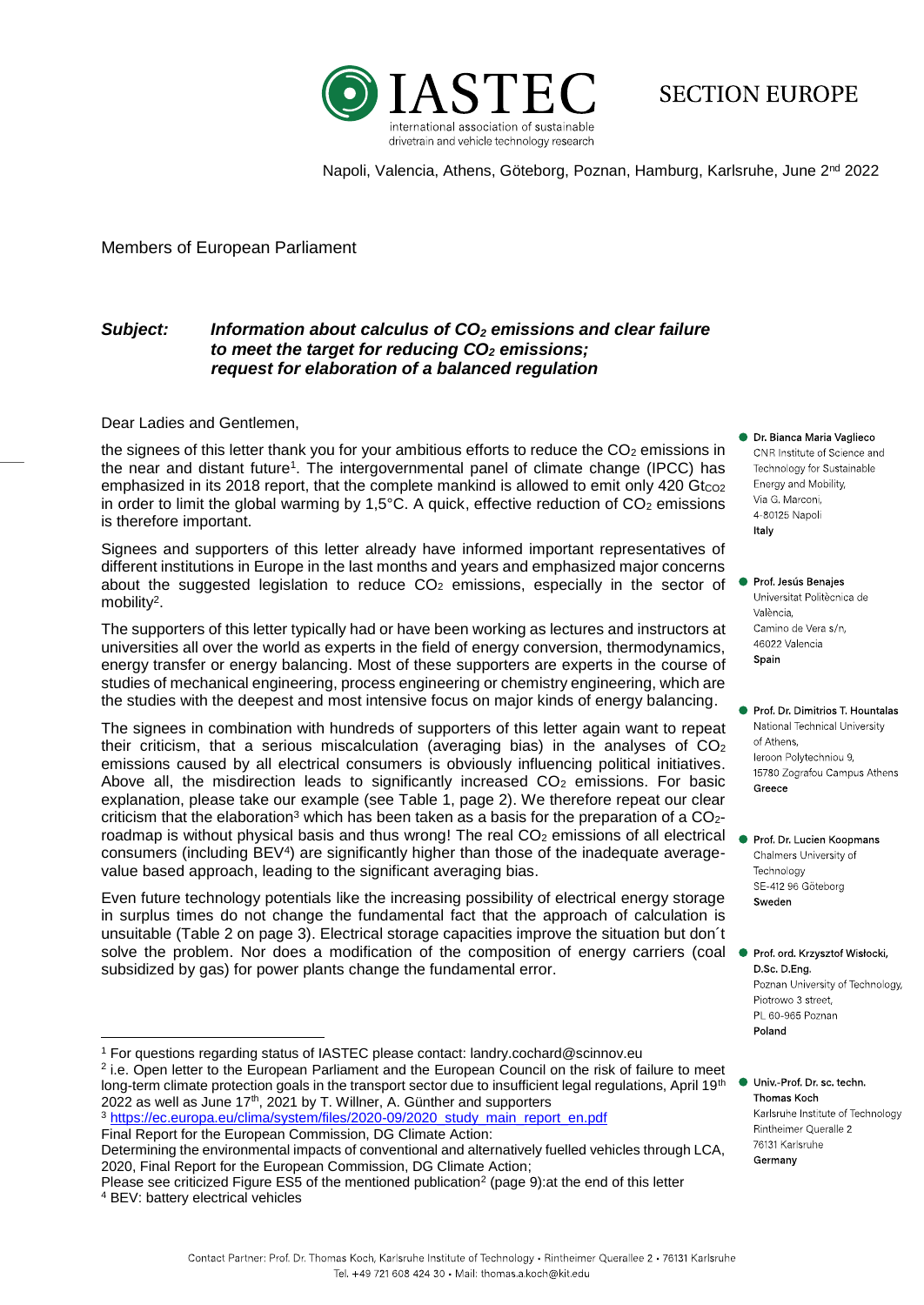

## **SECTION EUROPE**

Daughter Eve has *a total financial need of 6000€/a to finance her studies*.

Eve supports through *own jobs:*

40% (2400  $\epsilon$ /a) or in another case even 80% (4800 €/a) can be contributed.

The parents support Eve and have to pay for the remaining costs:

 60% (3600 €/a) or even only 20% (1200  $\epsilon$ /a) in the second case.

The total financial need is now increased by **100 €** due to additional costs (software, cloud, mobile phone, ...) ending up with total cost of 6000 €/a+**100 €/a** = 6100 €/a.

*Eve´s own contribution* remains the same!

The parents again must fill the gap: 3700 €/a (3600 €/a **+ 100 €/a**) or

 1300 €/a (1200 €/a **+ 100 €/a**) The additional costs of **100 €/a** must be completely borne by the parents, in both cases, no matter how high *Eve´s own contribution* is.

However, the analysis, which is the basis for the EU decision, figuratively calculates additional costs for the parents of only:

 100 €/a \* 60% = **60 €/a** or 100 €/a \* 20% = **20 €/a**

**A total of 100 €/a must be paid additionnally by the parents in both cases.**  A significant and severe balancing error (factor 5) exists!

The national economy has *the total electrical energy demand* of 600TWh/a.

*Photovoltaics and Wind*<sup>5</sup> support:

 40% (240 TWh/a) or in another case 80% (480 TWh/a) are supplied.

Fossil power plants have to fill the gap, therefore

 60% (360 TWh/a) or even only 20% (120 TWh/a) must be contributed.

The national economy requires additional electrical energy because of additional electrical consumers (BEV) of **10 TWh/a**, in total 600TWh/a**+10 TWh/a** = 610 TWh/a.

The contribution of *green energy<sup>5</sup>* remains!

The fossil power plants must now deliver: 370 TWh/a (360 TWh/a **+ 10 TWh/a**) or

 130 TWh/a (120 TWh/a **+ 10 TWh/a**) The additional energy of **10 TWh/a** must be entirely provided based on fossil energy, even in the case of a higher contribution of *green energy* (80%, 480 TWh/a).

According to Figure ES5 of the mentioned publication<sup>3</sup>, the analysis calculates the required additional fossil energy:

 10 TWh/a \* 60% = **6 TWh/a** or 10 TWh/a \* 20% = **2 TWh/a**

**A total of 10 TWh/a must be delivered additionally by fossil power plants!** Also here an inacceptable balancing error (factor 5) exists!

*Table 1: examples of averaging bias as a consequence of average-value based analysis leading to a result of 20 €/a instead of 100 €/a (left column), respectively 2 TWh/a instead of 10 TWh/a (right column)*

Please read our key messages of page 4, which summarize consequences coming out of the criticized analysis and inform about important aspects of complementary road maps.

We expressly emphasize that we recommend the intensive further development of BEV technology for numerous applications. At the same time, we urgently need technology freedom for the best possible CO<sup>2</sup> reduction including a much more ambitious increase of non-fossil based reFuels as blending components of fuel.

The crucial question is whether the EU wants to ban thermodynamic energy conversion based on chemical energy storage for individual mobility (IC ban) or whether it wants to save CO<sub>2</sub> as quickly and as much as possible in both the short as well as the long term! Optimal CO<sup>2</sup> reduction is definitely not achieved by a simple IC ban!

Therefore we kindly request you not to vote for a simple IC ban but to develop a balanced regulation which additionally considers all aspects of mobility with relevance to society, economy and above all environment. In other regions of the world reFuels are mandatory for a sustainable energy system.

l

● Dr. Bianca Maria Vaglieco CNR Institute of Science and Technology for Sustainable Energy and Mobility, Via G. Marconi, 4-80125 Napoli Italy

- Prof. Jesús Benaies Universitat Politècnica de València. Camino de Vera s/n. 46022 Valencia Spain
- Prof. Dr. Dimitrios T. Hountalas National Technical University of Athens. leroon Polytechniou 9, 15780 Zografou Campus Athens Greece
- Prof. Dr. Lucien Koopmans Chalmers University of Technology SE-412 96 Göteborg Sweden
- Prof. ord. Krzysztof Wisłocki, D.Sc. D.Eng. Poznan University of Technology, Piotrowo 3 street. PL 60-965 Poznan Poland
- Univ.-Prof. Dr. sc. techn. **Thomas Koch** Karlsruhe Institute of Technology Rintheimer Queralle 2 76131 Karlsruhe Germany

<sup>5</sup> Photovoltaics and Wind etc. is called "*green energy*"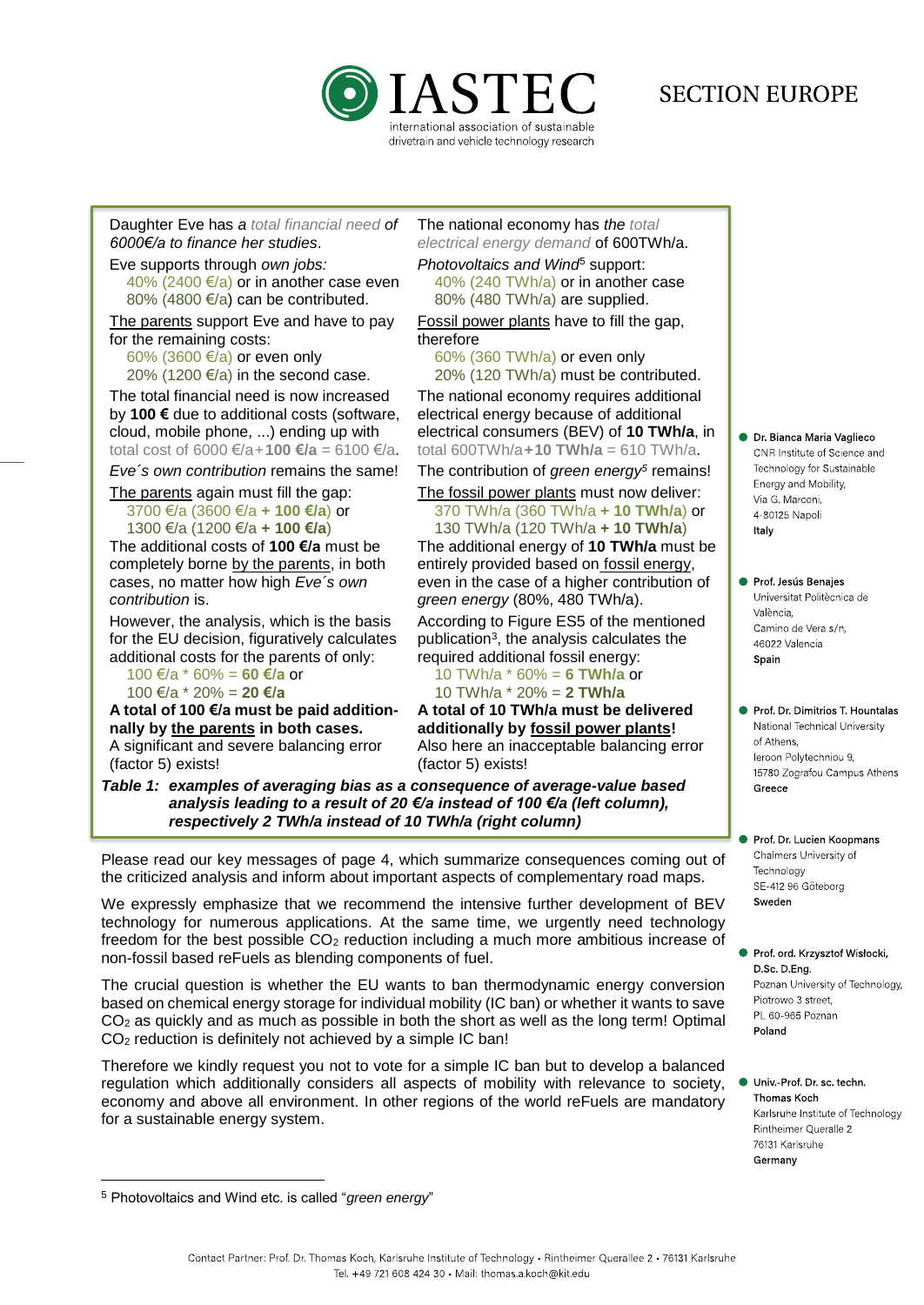

## **SECTION EUROPE**

Eve's work for a scrap metal company enables additional income.

Every 6<sup>th</sup> day of her work she is allowed to take home as much scrap metal as she can carry and get the proceeds for free. Eve buys the best backpack and carries home as much scrap metal as possible. *Eve already earns* 4800 €/a and additional proceeds of scrap metal enable (1220 €/a)

 4800 €/a + 1220 €/a = 6020 €/a Eve can even pay her study! 0% money of parents is required The cost increase by 100 €/a from 6000 €/a to 6100 €/a. Again, the parents must support Eve.

The parents must support **80 €** out of 100 €, although 100% of the cost were covered by Eve before cost increase! The averaging bias erroneously defines **expenses of the parents of 0 €!**

Electrical storage enables an additional increase of utilization of green energy.

Every 6th hour after the year 2030 *green energy* supplies at least 100% of electrical energy "for free" (excess electrical energy). National economy invests into electrical

energy storage capacities. *Green energy* already enables 480 TWh/a and electric. storage additional 122 TWh/a:

 480 TWh/a + 122 TWh/a = 602 TWh/a Enough green electricity is available. 0% fossil energy is required.

Additional electrical energy of 10TWh/a is required. Again, fossil energy must support the electrical grid.

Fossil power must supply **8 TWh/a** out of 10 TWh/a, although 100% is supplied by "green energy" before increase of energy demand. The averaging bias falsely defines **0% fossil contribution (0 TWh/a)**!

*Table 2: Enhanced example, considering the possibility of energy storage, of averaging bias leading to a result of 0 €/a instead of 80 €/a (left column), respectively 0 TWh/a instead of 8 TWh/a (right column)*

Of course, we repeat our willingness to support you in the process of accomplishing the best possible regulation in order to quickly and efficiently reduce  $CO<sub>2</sub>$  emissions.

Yours sincerely

South-West Europa South Europe

South-East Europa **East Europe** East Europe Prof. Dimitrios T. Hountalas Prof. ord. Krzystof Wislocki

Duar

Central Europe North Europe

This letter is also supported and signed by Prof. Dr. Thomas Willner, University of Applied Sciences, Hamburg-Harburg

Prof. Jesus Benajes **Dr. Bianca Maria Vaglieco** 

 $l$ islact

Prof. Dr. Thomas Koch Prof. Dr. Lucien Koopmans

- **O** Dr. Bianca Maria Vaglieco CNR Institute of Science and Technology for Sustainable Energy and Mobility, Via G. Marconi, 4-80125 Napoli Italy
- Prof. Jesús Benaies Universitat Politècnica de València Camino de Vera s/n. 46022 Valencia Spain
- Prof. Dr. Dimitrios T. Hountalas National Technical University of Athens. leroon Polytechniou 9, 15780 Zografou Campus Athens Greece
- Prof. Dr. Lucien Koopmans Chalmers University of Technology SE-412 96 Göteborg Sweden
- Prof. ord. Krzysztof Wisłocki, D.Sc. D.Ena. Poznan University of Technology, Piotrowo 3 street. PL 60-965 Poznan Poland
- Univ.-Prof. Dr. sc. techn. Thomas Koch Karlsruhe Institute of Technology Rintheimer Queralle 2 76131 Karlsruhe Germany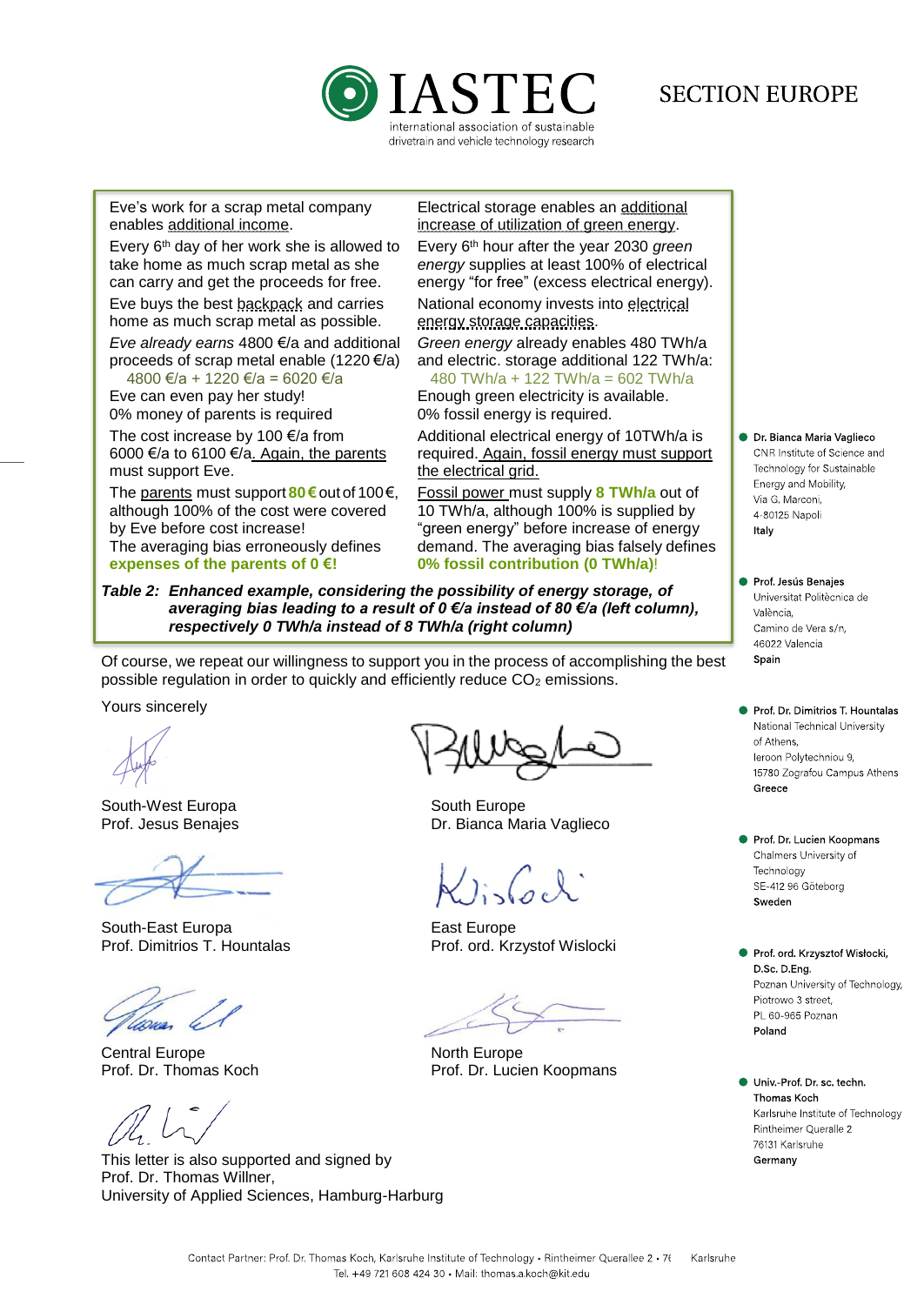The following key messages summarize the content of our letter.

- **A.** The EU ambitions to quickly reduce CO<sub>2</sub> emissions are highly appreciated.
- **B.** However, the calculation of  $CO<sub>2</sub>$  emissions of an electrical demand according to the highly criticized standard approach is useless and misleading<sup>6</sup>. This criticized standard calculation (*i.e. 20kWh/100km multiplied by an average CO<sup>2</sup> footprint of 360 gCO2/kWh<sup>7</sup> resulting into 72 g<sub>CO2</sub>/km*) underestimates real CO<sub>2</sub> emissions of an electrical demand by far, as mostly fossil power plants (range between 500 to 1100  $g_{CO2}/kWh$ ) typically need to supply this demand in addition to the normal electricity. The  $CO<sub>2</sub>$  impact of electric consumers therefore is clearly higher than calculated (see Table 1, page  $2)^8$ .
- **C.** Electrical energy storage possibilities improve the situation, but the analysis according to above explained **B.** remains wrong (see Table 2, page 3).
- **D.** Before evaluating a technology ban, it is very important to determine the environmental impact reliably on the basis of a correct and systemic analysis.
- **E.** A quick CO<sub>2</sub> reduction is only possible in combination with complementary alternatives to electro-mobility like low CO<sub>2</sub> reFuels (bioFuels, eFuels) also with respect to defossilisation of the existing fleet! An intelligent mix of technologies (BEV, refuels) will enable a best overall CO<sub>2</sub> reduction<sup>9</sup>.
- **F.** A well-designed hybrid drivetrain in combination with reFuels-blends (i.e. R33, G40) enables a CO<sub>2</sub> reduction potential significantly below 100  $g_{CO2}/km$  (~-50% of today's benchmark). A hybrid technology strategy will be standard in the future in order to further reduce the  $CO<sub>2</sub>$ -emissions. Also after the year 2040 we cannot afford to leave out any solution to reduce CO<sub>2</sub> emissions!
- **G.** The large-scale production of reFuels will enable costs below 1 €/l and ensure a fair option especially for people with low income<sup>10</sup>.
- **H.** Overall from the scientific point of view a renewable Fuel path (refuels) is sustainable and environmentally friendly.
- **I.** In the case of a "BEV-only strategy", we are heading into a clear state of dependency, especially on materials and processes from China and other regions of the world.
- **J.** Modern ICE<sup>11</sup> drivetrains (as of EU6<sub>dtemp/dfinal</sub>) can be assumed to be close to immissions neutral.
- **K.** Many socially important transport solutions depend on ICEs i.e. civil protection, military, fire fighting vehicles, rescue and ambulance vehicles, tractors, harvesters, heavy duty construction and working machines, etc. These will become significantly more expensive if the upstream innovation performance of the automotive industry is lost.
- **L.** Many OEMs (i.e. Audi, BMW, Honda, Geely, Mazda, Porsche, Renault, Skoda, Stellantis, Toyota, Renault, Volkswagen) did not sign the Cop26 Glasgow call for a ban of the ICE! The ICE knowledge would be lost in Europe and be transferred to other continents in case of an ICE-Ban in Europe.
- **M.** Technology-open states such as China intensively follow the path of  $CO<sub>2</sub>$  neutral reFuels in conjunction with other technologies.
- **N.** Freedom of technology remains an important pillar of our common good and future and must be ensured by a balanced and wise regulation.

l

<sup>&</sup>lt;sup>6</sup> In essence, the criticism addresses the difference between average costs and marginal costs and every analysis with average costs underestimates the real environmental relevance of marginal costs (costs/taxes are comparable to CO<sup>2</sup> emissions).

<sup>&</sup>lt;sup>7</sup> The average CO<sub>2</sub> footprint of an electricity system is assumed to be 360 gco<sub>2</sub>/kWh in this example.

<sup>8</sup> Every electrical consumer acts as an additional consumer, an old fridge in the basement as well as a new server/BEV/heat pump. Switching off each consumer would typically reduce the need of fossil based electrical energy.

 $9$  The additional energy demand of eFuels in comparison to a BEV utilization is by far not as critical as claimed. Indeed 2-3 times more electrical energy is required in the case of eFuels, but on the other hand side favorable worldwide locations enable high efficiency of photovoltaics and wind (2-4 times higher than average European locations) and must be considered as well. Even more important, the energy storage and availability problem will be solved with eFuels.

<sup>&</sup>lt;sup>10</sup> Hydrogen treated vegetable oil (HVO) is well established and cost are well known. eFuel cost depend on the prize of electric energy. Low energy cost in the range of 1 €Cent/kWh enables very low efuel cost below 1€/l.

<sup>11</sup> ICE: internal combustion engine, ICEs will basically build a Hybrid drivetrain in the future together with an electric motor.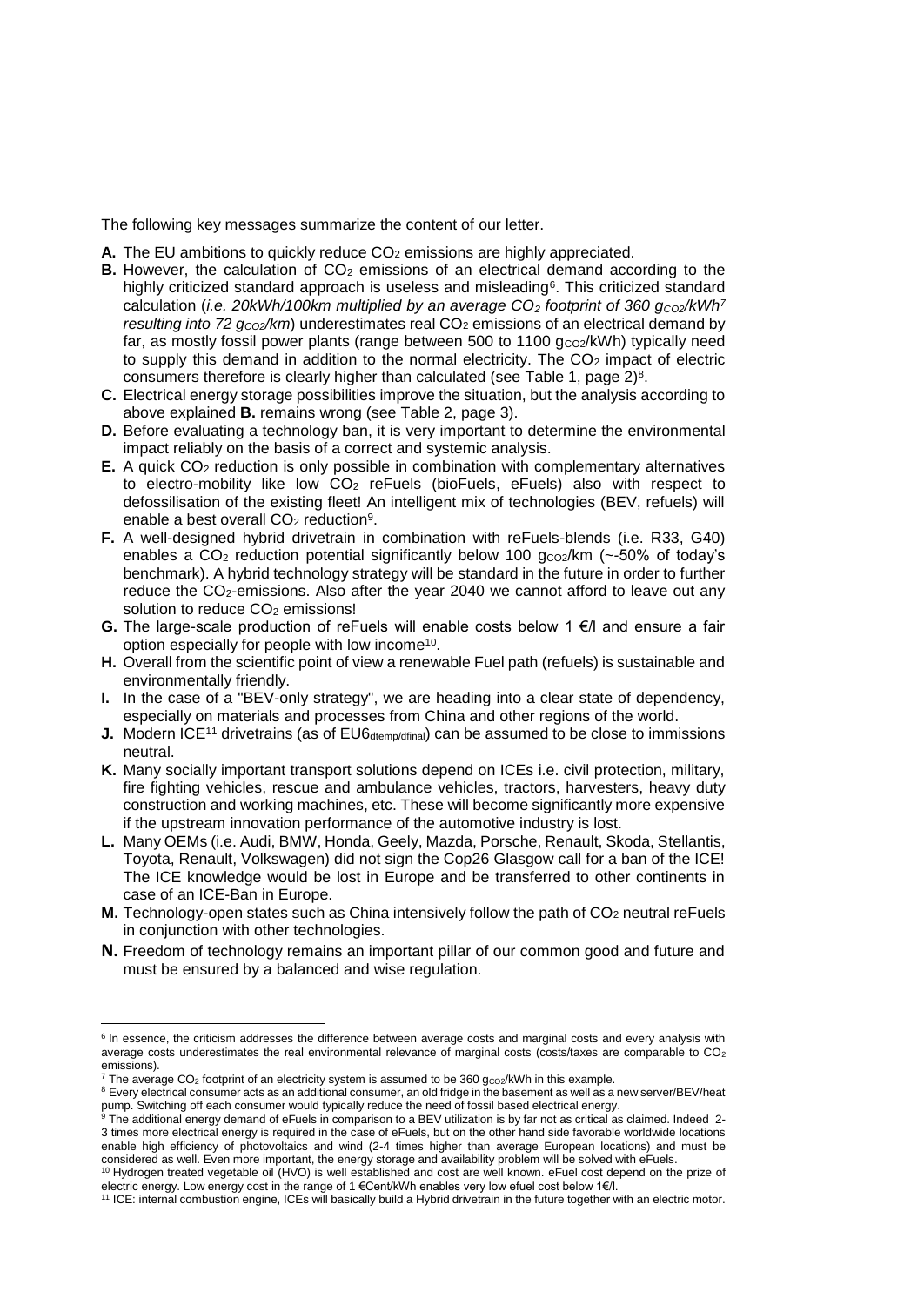Especially the decisive statements **A.-D,** of the key messages with a clear emphasize of the importance of statement **N**. as a consequence of a comprehensive analysis is supported by:

- **1.** Prof. Dr. Tetsuya Aizawa, Department of Mechanical Engineering Informatics, Meiji University Tokyo, Japan
- **2.** Univ. Prof. DEng., Wojciech Ambroszko, Department of Automotive Engineering, Faculty of Mechanical Engineering, Wroclaw University of Science and Technology, Poland
- **3.** DEng. Monika Andrych-Zalewska, Department of Automotive Engineering, Faculty of Mechanical Engineering, Wroclaw University of Science and Technology, Poland
- **4.** Prof. Dr. Octavio Armas, Institute of Applied Research to Aeronautic Industry, University of Castilla–La Mancha, Spain
- **5.** Assoc. Prof. Dr. Francisco-José Arnau, CMT Motores Térmicos, Technical University of Valencia, Spain
- **6.** Dr.-Ing. Cihan Ates, Institute of Thermal Turbomachinery, Karlsruhe Institute of Technology (KIT), Karlsruhe, Germany
- **7.** Prof. Dr. Akihiko Azetsu, School of Engineering, Tokai University, Japan
- **8.** DSc. DEng. Maciej Bajerlein, Institute of Combustion Engines and Powertrains, Chair of Alternative Powertrains, Faculty of Civil and Transport Engineering, Poznan University of Technology, Poland
- **9.** Prof. Dr.-Ing. Bernard Bäker, Chair of Vehicle Mechatronics, TU Dresden, Germany
- **10.** Prof. Dr.-Ing. Hans-Jörg Bauer, Institute of Thermal Turbomachinery, Karlsruhe Institute of Technology (KIT), Karlsruhe, Germany
- **11.** Prof. Dr. Rosario Ballesteros Yañez, Fuels and Engines Group (GCM), University of Castilla–La Mancha, Spain
- **12.** Dr. Fotios Barmpas, Laboratory of Heat Transfer and Environmental Engineering, Aristotle University of Thessaloniki, Greece
- **13.** Prof. Dr. Christian Beidl, Institute for Internal Combustion Engines and Powertrain Systems, Technical University of Darmstadt, Germany
- **14.** Prof. Dr. Vicente Bermúdez, CMT Motores Térmicos, Technical University of Valencia, Spain
- **15.** Dr.-Ing. Sören Bernhardt, Institute of Internal Combustion Engines, Karlsruhe Institute of Technology (KIT), Karlsruhe, Germany
- **16.** DEng. Piotr Bielaczyc, Univ. Prof. at Politecnico Torino, FSAE, Scientific Secretary at BOSMAL Automotive Research & Development Institute Ltd., Vice President Polish Scientific Society of Combustion Engines (PTNSS), General Chair of the SAE PF&L Conference & Exhibition, Bielsko-Biała, Poland
- **17.** Univ. Prof. DSc. DEng. Krzysztof Bieńczak, Institute of Machines and Vehicles, Faculty of Civil and Transport Engineering, Poznan University of Technology, Poland
- **18.** Prof. em. Dr. Konstantinos Boulouchos, Institute for Energy and Process Engineering, ETH Zurich, Switzerland
- **19.** Dr. Gabriela Bracho, CMT Motores Térmicos, Technical University of Valencia, **Spain**
- **20.** Prof. Dr.-Ing. Wolfgang Braig, Prof. i. R., University of Stuttgart, Germany
- **21.** Dr.-Ing. Samuel Braun, Institute of Internal Combustion Engines, Karlsruhe Institute of Technology (KIT), Karlsruhe, Germany
- **22.** Prof. Tomas Brestovic, Faculty of Mechanical Engineering, Technical University of Košice, Slovakia
- **23.** Prof. Dr. Alberto Broatch, CMT Motores Térmicos, Technical University of Valencia, **Spain**
- **24.** DEng. Krzysztof Brodzik, Automotive Research & Development Institute Ltd., Bielsko-Biała, Poland
- **25.** Prof. DSc. DEng. Marek Brzeżański, Head of Chair of Vechicles, Institute of Vehicles and Combustion Engines, Faculty of Mechanics, Cracow University of Technology, Poland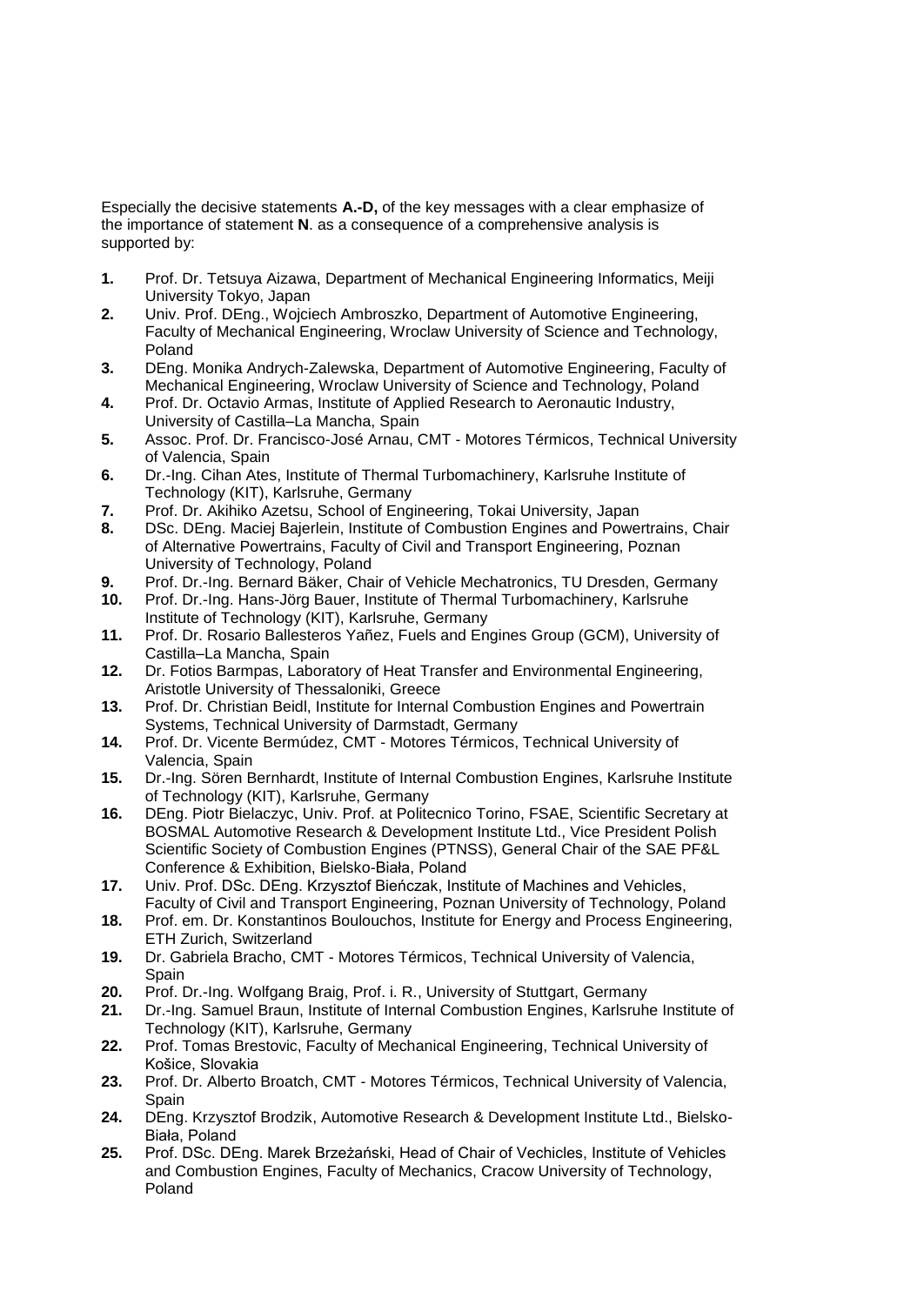- **26.** Univ. Prof. DSc. DEng. Piotr Budzyński, Department of Automotive Vehicles, Lublin University of Technology, Poland
- **27.** Assoc. Prof. Dr. Marcos Carreres, CMT Motores Térmicos, Technical University of Valencia, Spain
- **28.** Prof. DSc. DEng. Zdzisław Chłopek, Chair of Combustion Engines, Institute of Machines and Vehicles, Faculty of Vehicles and Machines, Warsaw University of Technology, Poland
- **29.** Dr. Dimitrios Christoforidis, Laboratory of Applied Thermodynamics, Aristotle University of Thessaloniki, Greece
- **30.** Prof. Dr.-Ing. Martin Cichon, Institute for Automotive Engineering, Nuremberg Institute of Technology Georg Simon Ohm, Nuremberg, Germany
- **31.** DEng. Wojciech Cieślik, Institute of Combustion Engines and Powertrains, Chair of Alternative Powertrains, Faculty of Civil and Transport Engineering, Poznan University of Technology, Poland
- **32.** Univ. Prof. DSc. DEng. Jerzy Cisek, Chair of Vechicles, Institute of Vehicles and Combustion Engines, Faculty of Mechanics, Cracow University of Technology, Poland
- **33.** Prof. Dr. José Guilherme Coelho Baêta, Department of Mechanical Engineering (DEMEC), Federal University of Minas Gerais (UFMG), Brazil
- **34.** Prof. Dr. Pascal Chesse, Research Laboratory in Hydrodynamics, Energetics and Atmospheric Environment (LHEEA), École centrale de Nantes, France
- **35.** Dr. Gyubaek Cho, Department of Engine Research, Korea Institute of Machinery and Materials, South Korea
- **36.** Dr. Jaejun Choi, Energy Network Laboratory, Korea Institute of Energy Research, South Korea
- **37.** Prof. Dr. Héctor Climent, CMT Motores Térmicos, Technical University of Valencia, **Spain**
- **38.** Univ. Prof. DSc. DEng. Jacek Czarnigowski, Department of Thermodynamics, Fluid Mechanics and Aviation Propulsion Systems, Lublin University of Technology, Poland
- **39.** Prof. em. Dipl. Ing. Dr. techn. Jan Czerwinski, Laboratories for IC-Engines & Exhaust Emissions Control, Berne University of Applied Sciences, Biel-Bienne, Switzerland
- **40.** Prof. Dr. Martin Davy, Department of Engineering Science, University of Oxford, England
- **41.** Prof. Petter Dahlander, Division of Combustion and Propulsion Systems, Chalmers University of Technology Gothenburg, Sweden
- **42.** Prof. Augusto Della Torre, Department of Energy, Politecnico di Milano, Italy
- **43.** Prof. Dr. Olaf Deutschmann, Institute for Chemical Technology and Polymer Chemistry, Karlsruhe Institute of Technology (KIT), Karlsruhe, Germany
- **44.** Prof. Dr. José M. Desantes, CMT Motores Térmicos, Technical University of Valencia, Spain
- **45.** Dr. Athanasios Dimaratos, Laboratory of Applied Thermodynamics, Aristotle University of Thessaloniki, Greece
- **46.** Assoc. Prof. Dr. Vicente Dolz, CMT Motores Térmicos, Technical University of Valencia, Spain
- **47.** Prof. Pilar Dorado, Research group Biofuels and Energy saving systems (BioSAhE), University of Cordoba, Spain
- **48.** Prof. Dr. habil. Andreas Dreizler, Institute of Reactive Flows and Diagnostics, Technical University of Darmstadt, Germany
- **49.** Univ. Prof. DSc. DEng. Paweł Droździel, Head of Department of Sustainable Transport and Powertrains, Lublin University of Technology, Poland
- **50.** DEng. Jakub Dzida, Automotive Research & Development Institute Ltd., Bielsko-Biała, Poland
- **51.** Prof. Dr.-Ing. Peter Eilts, Institute of Internal Combustion Engines, Technical University of Braunschweig, Germany
- **52.** Prof. Danilo Engelmann, Institute for Energy and Mobility Research, Bern University of Applied Sciences, Biel, Switzerland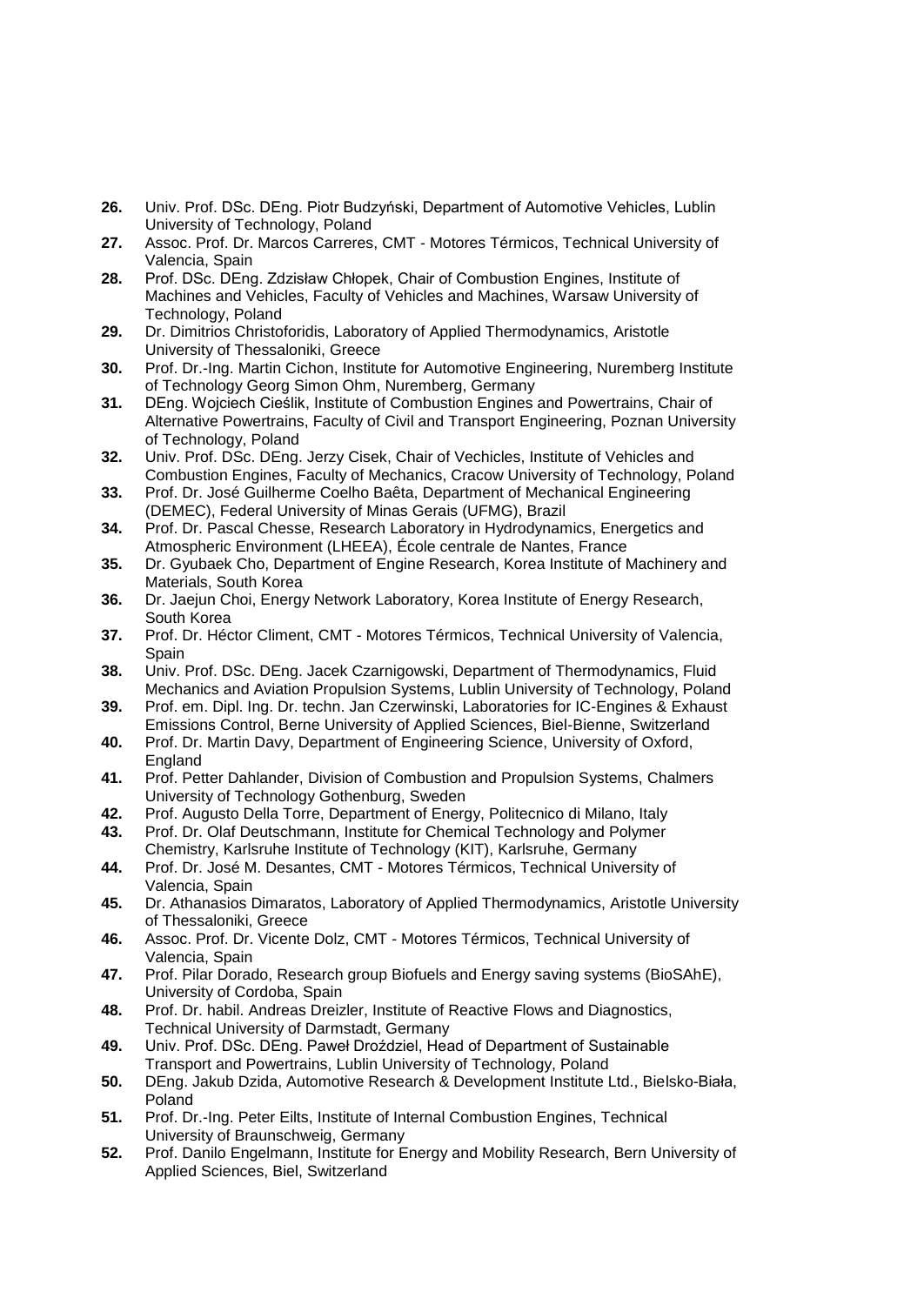- **53.** DEng. Joanna Faber, Automotive Research & Development Institute Ltd., Bielsko-Biała, Poland
- **54.** Prof. Dr.-Ing. Alexander Fidlin, Institute of Engineering Mechanics, Karlsruhe Institute of Technology (KIT), Karlsruhe, Germany
- **55.** Univ. Prof. DSc. DEng. Bartosz Firlik, Institute of Transport Engineering, Chair of Rail Transport, Faculty of Civil and Transport Engineering, Poznan University of Technology, Poland
- **56.** Prof. Dipl.-Ing. Claus Fleig, Faculty of Mechanical and Process Engineering, University of Applied Sciences Offenburg, Germany
- **57.** Prof. Dr.-Ing. Jürgen Fleischer, wbk Institute of Production Science, Karlsruhe Institute of Technology (KIT), Karlsruhe, Germany
- **58.** Prof. Stefano Fontanesi, Internal Combustion Engine Research Group, University of Modena and Reggio Emilia, Modena, Italy
- **59.** Prof. Maria Founti, Laboratory of Heterogeneous Mixtures and Combustion Systems, School of Mechanical Engineering, National Technical University of Athens, Greece
- **60.** Prof. Dr.-Ing. Bettina Frohnapfel, Institute of Fluid Mechanics, Karlsruhe Institute of Technology (KIT), Karlsruhe, Germany
- **61.** Prof. DSc. DEng. Paweł Fuć, Director of the Institute of Combustion Engines and Powertrains, Faculty of Civil and Transport Engineering, Poznan University of Technology, Poland
- **62.** Dr. Thorsten Fuchs, Institute of Vehicle Propulsion Systems, Technical University of Kaiserslautern, Germany
- **63.** Prof. Dr. Vassil Galabov, Dean of the FDIBA (German Engineering and Industrial Management Faculty), Technical University of Sofia, Bulgaria
- **64.** Prof. Dr. José Galindo, CMT Motores Térmicos, Technical University of Valencia, **Spain**
- **65.** Assoc. Prof. Dr. Antonio García, CMT Motores Térmicos, Technical University of Valencia, Spain
- **66.** Dr. Jorge García, CMT Motores Térmicos, Technical University of Valencia, Spain
- **67.** Assoc. Prof. Dr. María Reyes García-Contreras, Institute of Applied Research to Aeronautic Industry, University of Castilla–La Mancha, Spain
- **68.** Dr. Luis-Miguel García-Cuevas, CMT Motores Térmicos, Technical University of Valencia, Spain
- **69.** DEng. Michał Gęca, Department of Sustainable Transport and Powertrains, Lublin University of Technology, Poland
- **70.** Prof. Dr.-Ing. Marcus Geimer, Institute of Mobile Machines, Karlsruhe Institute of Technology (KIT), Karlsruhe, Germany
- **71.** Assoc. Prof. Dr. Savas Geivanidis, Dept of Mechanical Engineering, International Hellenic University, Serres, Greece
- **72.** Prof. Dr.-Ing. habil. Jörn Getzlaff, Institute of Automotive Engineering, University of Applied Sciences Zwickau, Germany
- **73.** Assoc. Prof. Dr. Antonio Gil, CMT Motores Térmicos, Technical University of Valencia, Spain
- **74.** Assoc. Prof. Dr. Jaime Gimeno, CMT Motores Térmicos, Technical University of Valencia, Spain
- **75.** DSc. DEng. Wojciech Gis, prof. ITS (Motor Transport Institute), Warsaw, Poland
- **76.** DEng. Jacek Głód, Automotive Research & Development Institute Ltd., Bielsko-Biała, Poland
- **77.** Prof. Dr. Hartmut Gnuschke, Coburg University of Applied Sciences and Arts, Coburg, Germany
- **78.** Assoc. Prof. Dr. María Arantzazu Gómez-Esteban, Institute of Applied Research to Aeronautic Industry, University of Castilla–La Mancha, Spain
- **79.** DEng. Aleksander Górniak, Department of Automotive Engineering, Faculty of Mechanical Engineering, Wroclaw University of Science and Technology, Poland
- **80.** DEng. Wanda Górniak, Department of Automotive Engineering, Faculty of Mechanical Engineering, Wroclaw University of Science and Technology, Poland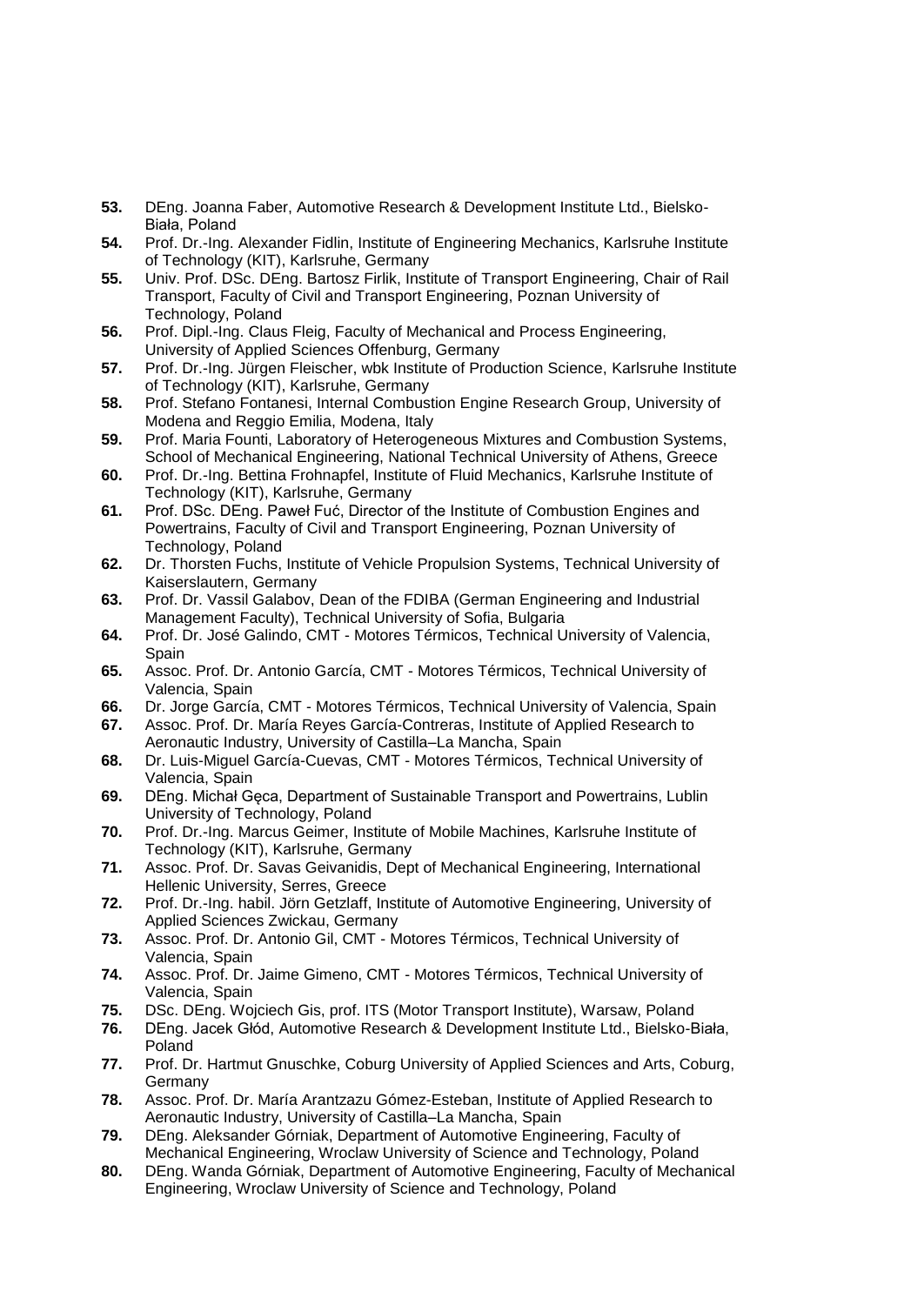- **81.** Dr. Peter Grabner, Institute of Thermodynamics and Sustainable Propulsion Systems, Graz University of Technology, Graz, Austria
- **82.** DSc. DEng. Łukasz Grabowski, Department of Thermodynamics, Fluid Mechanics and Aviation Propulsion Systems, Lublin University of Technology, Poland
- **83.** Dr. Josef Graf, Institute for Powertrains and Automotive Technology, TU Wien, Vienna, Austria
- **84.** Univ.-Prof. Dr.-Ing. Peter Gratzfeld, Institute for Railway Systems, Karlsruhe Institute of Technology (KIT), Karlsruhe, Germany
- **85.** Dr. Michael Grethler, Head of Research Unit Digital Twin, Institute for Information Management in Engineering, Karlsruhe Institute of Technology (KIT), Karlsruhe, Germany
- **86.** Dr. Rumyana Grozeva, Executive Director of Stara Zagora Regional Economic Development Agency, Bulgaria
- **87.** Prof. Dr. Jan-Dierk Grunwaldt, Institute for Chemical Technology and Polymer Chemistry, Karlsruhe Institute of Technology (KIT), Karlsruhe, Germany
- **88.** Prof. Dr. Peter Gumbsch, Fraunhofer Institute for Mechanics of Materials, Freiburg, Germany
- **89.** Prof. Dr.-Ing. Michael Günthner, Institute of vehicle propulsion systems, Technical University of Kaiserslautern, Germany
- **90.** Prof. Dr. Thomas Heinze, Institute Automotive Powertrain (IAP), University of Applied Sciences Saarbrücken, Germany
- 91. Prof. Dr. Juan José Hernández Adrover, Fuels and Engines Group (GCM), University of Castilla–La Mancha, Spain
- **92.** Dr. Jose Martin Herreros, School of Engineering, University of Birmingham, England
- **93.** Prof. Dr. Kai Herrmann, Institute of Thermal and Fluid Engineering, University of Applied Sciences and Arts Northwestern Switzerland, Windisch, Switzerland
- **94.** Assoc. Prof. Dr. Naoto Horibe, Graduate School of Energy Science, Kyoto University, Japan
- **95.** Univ. Prof. DSc. DEng. Jacek Hunicz, Department of Sustainable Transport and Powertrains, Lublin University of Technology, Poland
- **96.** Prof. Joonsik Hwang, Department of Mechanical Engineering, Mississippi State University, USA
- **97.** Prof. DSc. DEng. Marek Idzior, Institute of Combustion Engines and Powertrains, Head of the Chair of Combustion Engines, Faculty of Civil and Transport Engineering, Poznan University of Technology, Poland
- **98.** Univ.-Prof. Dr.-Ing. Jumber Iosebidze, Georgian Technical University, Tbilisi, Georgia
- **99.** Prof. Dr.-Ing. Markus Jakob, Fuel Research, Coburg University of Applied Sciences and Arts, Coburg, Germany
- **100.** Univ. Prof. DSc. DEng. Piotr Jakliński, Department of Thermodynamics, Fluid Mechanics and Aviation Propulsion Systems, Lublin University of Technology, Poland
- **101.** Dr. Jinyoung Jang, EMS Laboratory, Korea Institute of Energy Research, South Korea
- **102.** Univ. Prof. DSc. DEng. Anna Janicka, Vice Head of Department of Automotive Engineering, Head of Emission Research Laboratory, Faculty of Mechanical Engineering, Wroclaw University of Science and Technology, Poland
- **103.** Prof. Dr.-Ing. Johannes Janicka, Institute of Reactive Flows and Diagnostics, Technical University of Darmstadt, Germany
- **104.** DEng. Przemysław Jaszak, Faculty of Mechanical and Power Engineering, Wroclaw University of Science and Technology, Poland
- **105.** Dr. Changzhao Jiang, Mechanical and Aerospace Engineering, Brunel University London, England
- **106.** Prof. Francisco J. Jiménez-Espadafor, Energy Engineering Department, University of Seville, Spain
- **107.** Prof. Dr.-Ing. Thomas Jordan, Institute of Thermal Energy Technology and Safety, Karlsruhe Institute of Technology (KIT), Karlsruhe, Gemany
- **108.** Dr. Yongjin Jung, EMS Laboratory, Korea Institute of Energy Research, South Korea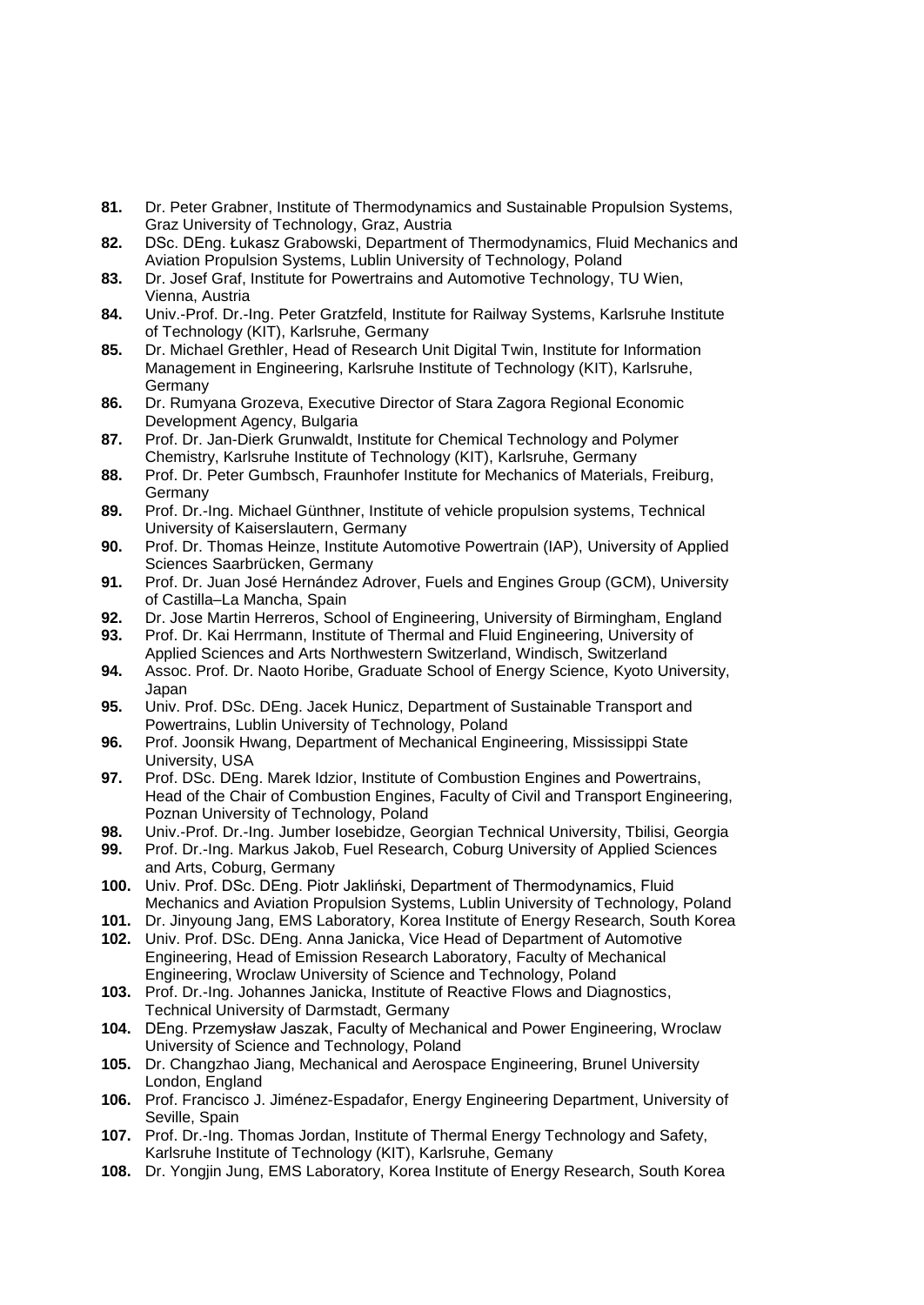- **109.** Prof. Dr. Bengt Johansson, Combustion Engine Research Center (CERC), Chalmers University of Technology Gothenburg, Sweden
- **110.** Dr. Keunyeong Kang, Department of Mobility Power Research, Korea Institute of Machinery and Materials, South Korea
- **111.** Univ. Prof. DSc. DEng. Jarosław Kałużny, Institute of Combustion Engines and Powertrains, Chair of Alternative Powertrains, Faculty of Civil and Transport Engineering, Poznan University of Technology, Poland
- **112.** Univ. Prof. Jacek Kasperski DSc, PhD, Eng., Faculty of Mechanical and Power Engineering, Wroclaw University of Science and Technology, Poland
- **113.** Dr. Dimitris Katsaounis, Lab of Applied Thermodynamics, Department of Mechanical Engineering, Aristotle University of Thessaloniki, Greece
- **114.** Univ.-Prof. Dr.-Ing. Revaz Kavtaradze, Rafael Dvali Institute of Machine Mechanics, Tbilisi, Georgia
- **115.** Prof. DSc. DEng. Andrzej Kaźmierczak, Department of Automotive Engineering, Faculty of Mechanical Engineering, Wroclaw University of Science and Technology, Poland
- **116.** DEng. Aleksandra Kęska, Department of Automotive Engineering, Faculty of Mechanical Engineering, Wroclaw University of Science and Technology, Poland
- **117.** Prof. Dr.-Ing. Maurice Kettner, Gas Engine Laboratory (GenLab), Karlsruhe University of Applied Sciences, Karlsruhe, Germany
- **118.** Dr. Chang-Gi Kim, Department of Mobility Power Research, Korea Institute of Machinery and Materials, South Korea
- **119.** Dr. Chang-Up Kim, Korea Institute of Machinery and Materials, South Korea
- **120.** Prof. Junemo Kim, Department of Mechanical Engineering, Kyung Hee University, Seoul, South Korea
- **121.** Prof. Kiseong Kim, Division of Mechanical Design Engineering, Chonnam National University, South Korea
- **122.** Prof. Seongsoo Kim, Division of Mechanical Convergence Engineering, Silla University, South Korea
- **123.** Dr.-Ing. Wooyeong Kim, Institute of Internal Combustion Engines, Karlsruhe Institute of Technology (KIT), Karlsruhe, Germany
- **124.** Dr. Young-Min Kim, Department of Mobility Power Research, Korea Institute of Machinery and Materials, South Korea
- **125.** Prof. DSc. DEng. Jan Kindracki, Faculty of Power and Aeronautical Engineering, Warsaw University of Technology, Poland
- **126.** DEng. Dariusz Klimkiewicz, Automotive Research & Development Institute Ltd., Bielsko-Biała, Poland
- **127.** Univ. Prof. DSc. DEng., Captain (NR) Tomasz Kniaziewicz, Faculty of Mechanical and Electrical Engineering, Polish Naval Academy, Poland
- **128.** Dr. Dimitrios Kolokotronis, Laboratory of Applied Thermodynamics, Aristotle University of Thessaloniki, Greece
- **129.** Prof. Dr. Grigorios Koltsakis, Laboratory of Applied Thermodynamics, Aristotle University of Thessaloniki, Greece
- **130.** Prof. Athanasios G. Konstandopoulos, Aerosol & Particle Technology Laboratory, Department of Chemical Engineering, Aristotle University of Thessaloniki, Greece
- **131.** Dr. Anastasios Kontses, Laboratory of Applied Thermodynamics, Aristotle University of Thessaloniki, Greece
- **132.** DEng. Anna Gołda Kopek, Automotive Research & Development Institute Ltd., Bielsko-Biała, Poland
- **133.** Prof. Dr. Jan Gerrit Korvink, Institute of Microstructure Technology, Karlsruhe Institute of Technology (KIT), Karlsruhe, Germany
- **134.** Univ. Prof. DSc. DEng. Grzegorz Koszałka, Department of Sustainable Transport and Powertrains, Lublin University of Technology, Poland
- **135.** Prof. Dr. Sanghoon Kook, The University of New South Wales, Sydney, Australia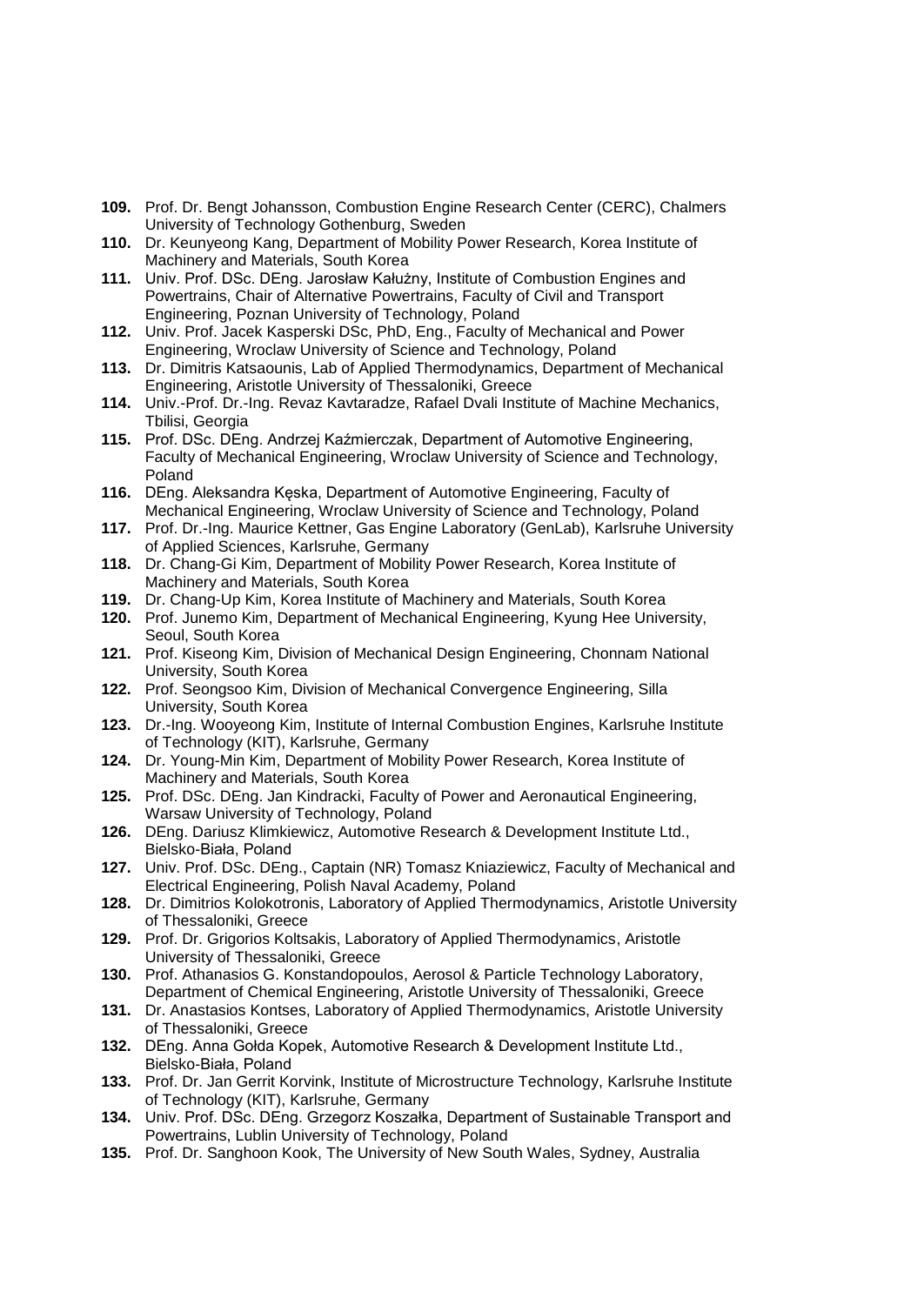- **136.** Univ. Prof. DSc. DEng. Miłosław Kozak, Institute of Combustion Engines and Powertrains, Chair of Alternative Powertrains, Faculty of Civil and Transport Engineering, Poznan University of Technology, Poland
- **137.** Dr.-Ing. Heiko Kubach, Institute of Internal Combustion Engines, Karlsruhe Institute of Technology (KIT), Karlsruhe, Germany
- **138.** DEng. Konrad Krakowian, Department of Automotive Engineering, Faculty of Mechanical Engineering, Wroclaw University of Science and Technology, Poland
- **139.** DEng. Jarosław Krasowski, Automotive Research & Development Institute Ltd., Bielsko-Biała, Poland
- **140.** Univ. Prof. DSc. DEng. Hubert Kuszewski, Chair of Vehicles and Transport Engineering, Faculty of Machine Technology and Aviation, Rzeszów University of Technology, Poland
- **141.** Prof. Dr.-Ing. Gisela Lanza, wbk Insitute of Production Science, Karlsruhe Institute of Technology (KIT), Karlsruhe, Germany
- **142.** Prof. Dr. Magín Lapuerta Amigo, Fuels and Engines Group (GCM), University of Castilla–La Mancha, Spain
- **143.** Prof. Dr. Martti Larmi, Energy Conversion, Aalto University, Finland
- **144.** Assoc. Prof. Dr. Felix Leach, Department of Engineering Science, University of Oxford, England
- **145.** Prof. Dongwon Lee, Department of Eco-friendly Electric Vehicle, Ajou Motor College, South Korea
- **146.** Dr. Jang-Hee Lee, Department of Mobility Power Research, Korea Insitute of Machinery and Materials, South Korea
- **147.** Prof. Jinwoo Lee, School of Mechanical Engineering, Ulsan College, Ulsan, South Korea
- **148.** Dr. Sanguk Lee, Department of Mechanical Engineering, Korea Advanced Institute of Science and Technology, South Korea
- **149.** Dr. Seokhwan Lee, Department of Mobility Power Research, Korea Insitute of Machinery and Materials, South Korea
- **150.** Prof. Gesheng Li, School of Naval Architecture, Ocean and Energy Power Engineering, Wuhan University of Technology, China
- **151.** Prof. Dr. Liguang Li, Institute of Fuel Injection and Combustion, Tongji University, Shanghai, China
- **152.** Univ. Prof. DSc. DEng. Piotr Lijewski, Vice-director of the Institute of Combustion Engines and Powertrains, Faculty of Civil and Transport Engineering, Poznan University of Technology, Poland
- **153.** Prof. Dr. Andrei Lipatnikov, Department of Mechanics and Maritime Sciences, Chalmers University of Technology Gothenburg, Sweden
- **154.** Prof. Dr. Long Liu, College of Power and Energy Engineering, Harbin Engineering University, Harbin, China
- **155.** Prof. Dr. José-Javier López, CMT Motores Térmicos, Technical University of Valencia, Spain
- **156.** Prof. Dr. Tommaso Lucchini, Department of Energy, Politecnico di Milano, Italy
- **157.** Dr.-Ing. Tommy Luft, Institute of Mobile Systems, Chair of Energy Conversion Systems for Mobile Applications, Otto von Guericke University Magdeburg, Germany
- **158.** Univ. Prof. DSc. DEng. Rafał Longwic, Head of Department of Automotive Vehicles, Lublin University of Technology, Poland
- **159.** Dr. Dario Lopez-Pintor, Combustion Research Facility, Sandia National Laboratories, USA
- **160.** Prof. Dr. Mario Martins, Mechanical Engineering Department, Federal University of Santa Maria, Brazil
- **161.** Prof. Ing. DrSc. Jan Macek, Center of Vehicles for Sustainable Mobility, Czech Technical University in Prague, Czech Republic
- **162.** Prof. Dr. Vicente Macian, CMT Motores Térmicos, Technical University of Valencia, **Spain**
- **163.** Dr. Xandra Margot, CMT Motores Térmicos, Technical University of Valencia, Spain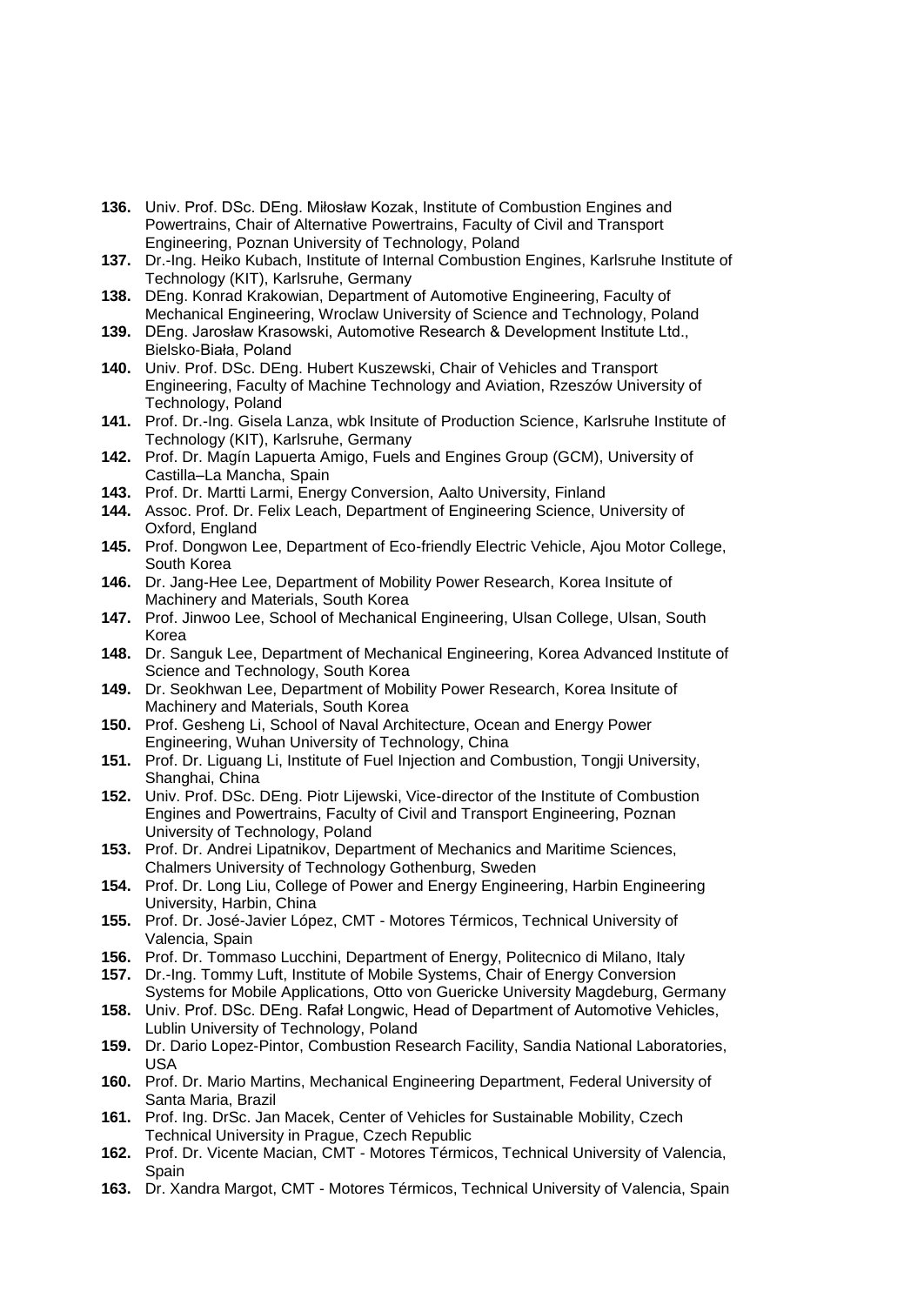- **164.** Prof. Dr. Marin Marinov, Faculty of Electronic Engineering, Technical University of Sofia, Bulgaria
- **165.** Assoc. Prof. Dr. Jaime Martín, CMT Motores Térmicos, Technical University of Valencia, Spain
- **166.** Assoc. Prof. Dr. María Carmen Mata-Montes, Institute of Applied Research to Aeronautic Industry, University of Castilla–La Mancha, Spain
- **167.** Prof. Dr. Fabian Mauss, Institute of Electrical and Thermal Energy Systems, Brandenburg University of Technology
- **168.** Assoc. Prof. Dr.-Ing. Georgios Mavropoulos, School of Pedagogical and Technological Education (ASPETE) Marousi, Greece
- **169.** Prof. em. Ron Matthews, Engines and Automotive Research Labs, The University of Texas, Austin, USA
- **170.** Univ.-Prof. Dr.-Ing. Sven Matthiesen, Chair of Power Tools and Machine Elements, Institute of Product Engineering, Karlsruhe Institute of Technology (KIT), Karlsruhe, Germany
- **171.** DEng. Paweł Mazuro, Chair of Heat Technology, Faculty of Mechanics, Energy and Aviation, Warsaw University of Technology, Poland
- **172.** Prof. Dr. Thanos Megaritis, Centre for Advanced Powertrain and Fuels, Brunel University London, England
- **173.** Prof. DSc. DEng. Jerzy Merkisz, D. Hc. multi, Institute of Combustion Engines and Powertrains, Head of the Chair of Combustion Engines, Faculty of Civil and Transport Engineering, Poznan University of Technology, Poland
- **174.** Prof. DSc. Agnieszka Merkisz-Guranowska, Head of Institute of Transport, Faculty of Civil and Transport Engineering, Poznan University of Technology, Poland
- **175.** Dr. Maciej Mikulski, School of Technology and Innovations, University of Vaasa, Finland
- 176. Prof. Dr.-Ing. Oliver Michler, "Friedrich List" Faculty of Transport and traffic sciences, TU Dresden, Germany
- **177.** Dr. Paul Miles, Combustion Research Facility, Sandia National Laboratories, USA
- **178.** Prof. Federico Millo, Energy Department (DENERG), Politecnico di Torino, Turin, Italy **179.** Prof. Dr. Santiago Molina, CMT - Motores Térmicos, Technical University of Valencia,
- Spain
- **180.** Dr. Javier Monsalve, CMT Motores Térmicos, Technical University of Valencia, Spain
- **181.** Prof. Seoksu Moon, Department of Mechanical Engineering, Inha University, Incheon, South Korea
- **182.** Prof. Dr.-Ing. habil. Nicolas Moussiopoulos, Laboratory of Heat Transfer and Environmental Engineering, Aristotle University of Thessaloniki, Greece
- **183.** Dr. Joaquín de la Morena, CMT Motores Térmicos, Technical University of Valencia, Spain
- **184.** Prof. Dr. Yasuo Moriyoshi, Chiba University, Japan
- **185.** Dr. Charles J. Mueller, FSAE, Engine Combustion Research Department, Sandia National Laboratories, USA
- **186.** Univ.-Prof. Dr.-Ing. Tamaz Natriashvili, Rafael Dvali Institute of Machine Mechanics, Tbilisi, Georgia
- **187.** Assoc. Prof. Dr. Roberto Navarro, CMT Motores Térmicos, Technical University of Valencia, Spain
- **188.** Prof. Dr. Seppo Niemi, School of Technology and Innovations, Energy Technology, University of Vaasa, Finland
- **189.** Prof. Dr. José Nogueira-Goriba, Institute of Applied Research to Aeronautic Industry, University of Castilla–La Mancha, Spain
- **190.** Assoc. Prof. Dr. Ricardo Novella, CMT Motores Térmicos, Technical University of Valencia, Spain
- **191.** Prof. Dr. Leonidas Ntziachristos, Laboratory of Heat Transfer and Environmental Engineering, Aristotle University of Thessaloniki, Greece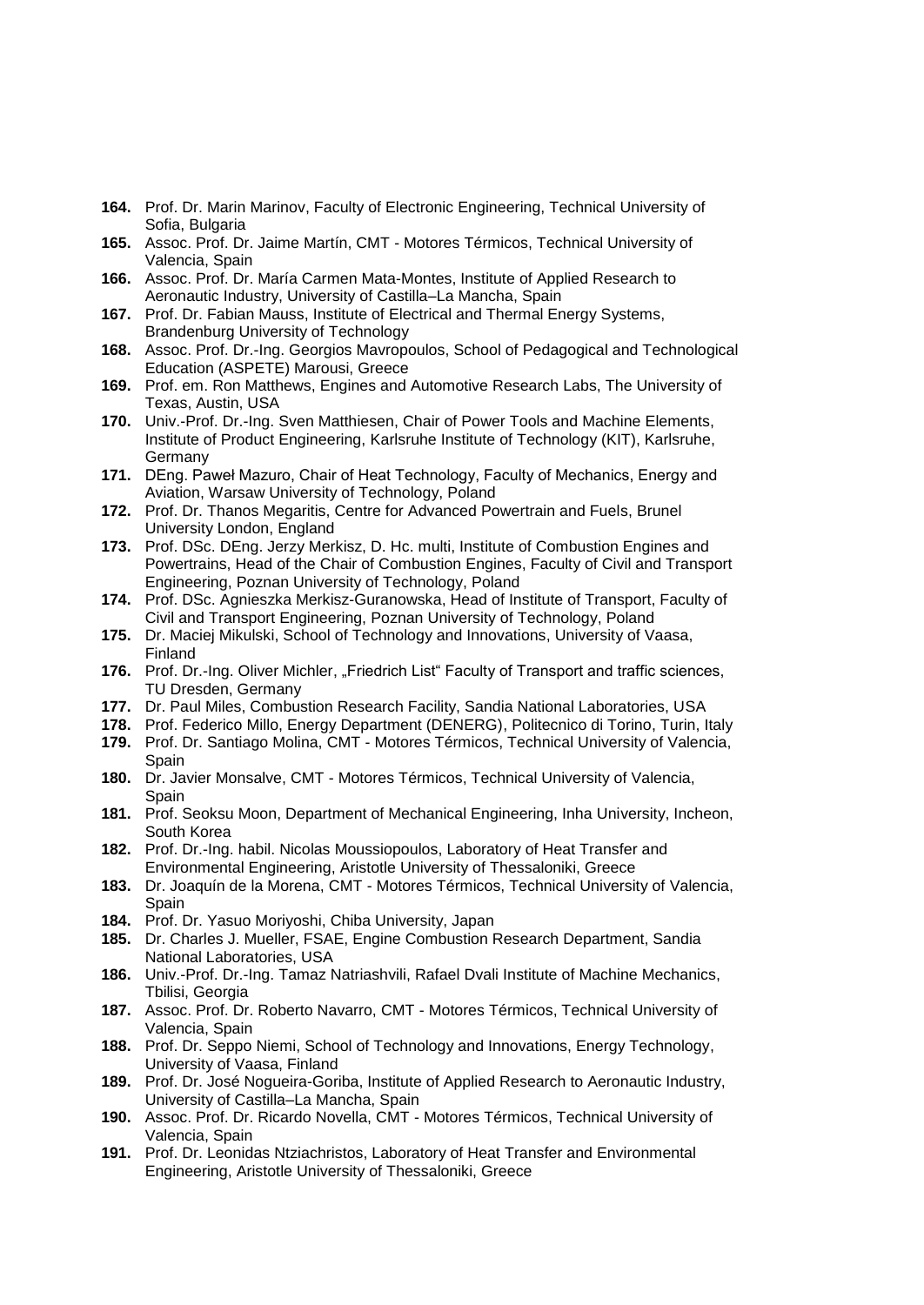- **192.** Prof. Dr. Michael Oevermann, Institute of Mathematics, Numerical mathematics and scientific computing, Brandenburg University of Technology Cottbus–Senftenberg, Germany
- **193.** Dr. Seungmook Oh, Department of Mobility Power Research, Korea Institute of Machinery and Materials, South Korea
- **194.** Prof. Dr. Pablo Olmeda, CMT Motores Térmicos, Technical University of Valencia, Spain
- **195.** Prof. Dr. Christopher Onder, Institute for Dynamic Systems and Control, ETH Zurich, **Switzerland**
- **196.** Prof. Dr. Angelo Onorati, Department of Energy, Politecnico di Milano, Italy
- **197.** DSc. DEng. Małgorzata Orczyk, Vice-director of Institute of Transport, Faculty of Civil and Transport Engineering, Poznan University of Technology, Poland
- **198.** Prof. Dr. Dr.-Ing. Jivka Ovtcharova, Head of Institute for Information Management in Engineering, Karlsruhe Institute of Technology (KIT), Karlsruhe, Germany
- **199.** DEng. Piotr Pajdowski, Automotive Research & Development Institute Ltd., Bielsko-Biała, Poland
- **200.** Prof. Dr. habil. Michael Palocz-Andresen, Institute for sustainable and environmental chemistry, Leuphana University of Lüneburg, Germany
- **201.** Prof. Dr. José Pastor, CMT Motores Térmicos, Technical University of Valencia, **Spain**
- **202.** Assoc. Prof. Dr. Efthimios G. Pariotis, Hellenic Naval Academy Piraeus, Greece
- **203.** Dr. Cheol-Woong Park, Department of Mobility Power Research, Korea Insitute of Machinery and Materials, South Korea
- **204.** Dr. Hyunwook Park, Department of Mobility Power Research, Korea Institute of Machinery and Materials, South Korea
- **205.** Prof. Dr. Raul Payri, CMT Motores Térmicos, Technical University of Valencia, Spain
- **206.** Dr. George Perkoulidis, Laboratory of Heat Transfer and Environmental Engineering, Aristotle University of Thessaloniki, Greece
- **207.** Prof. DSc. DEng. Ireneusz Pielecha, Institute of Combustion Engines and Powertrains, Head of the Chair of Alternative Powertrains, Faculty of Civil and Transport Engineering, Poznan University of Technology, Poland
- **208.** Prof. DSc. DEng. Jacek Pielecha, Dean of the Faculty, Institute of Combustion Engines and Powertrains, Faculty of Civil and Transport Engineering, Poznan University of Technology, Poland
- **209.** Prof. Dr. Sara Pinzi, Research group Biofuels and Energy saving systems (BioSAhE), University of Cordoba, Spain
- **210.** Assoc. Prof. Dr. Pedro Piqueras, CMT Motores Térmicos, Technical University of Valencia, Spain
- **211.** Prof. Dr.-Ing. Steven Peters, Institute of Automotive Engineering, Technical University of Darmstadt, Germany
- **212.** Assoc. Prof. Dr. Benjamín Plá, CMT Motores Térmicos, Technical University of Valencia, Spain
- **213.** Prof. Dipl. Ing. Manfred Plechaty, Institute for Digital Transformation, University of Applied Sciences Neu-Ulm, Germany
- **214.** Prof. Dr. Nedyu Popivanov, Faculty of Mathematics and Informatics, University of Sofia, Bulgaria
- **215.** DEng. Wojciech Poprawski, Faculty of Mechanical and Power Engineering, Wroclaw University of Science and Technology, Poland
- **216.** DEng. Tomasz Praszkiewicz, Automotive Research & Development Institute Ltd., Bielsko-Biała, Poland
- **217.** Dr.-Ing. Balazs Pritz, Institute of Thermal Turbomachinery, Karlsruhe Institute of Technology (KIT), Karlsruhe, Germany
- **218.** Prof. Dr.-Ing. Rom Rabe, Department of Maritime Studies, Plant Techniques and Logistics, University of Applied Sciences Technology, Business and Design Wismar, Germany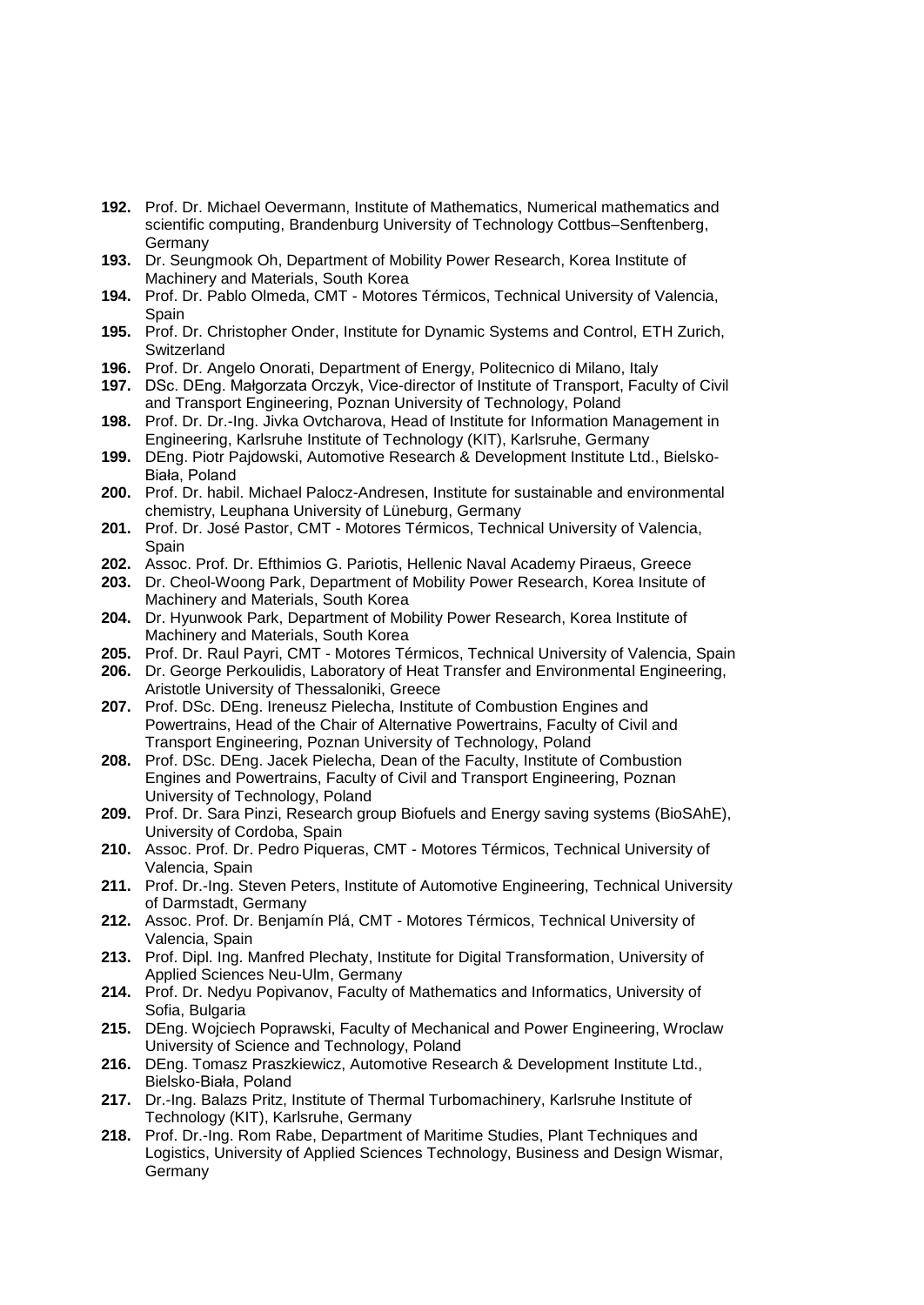- **219.** Prof. Dr. Reinhard Rauch, Engler-Bunte-Institute, Karlsruhe Institute of Technology (KIT), Karlsruhe, Germany
- **220.** Prof. Rolf D. Reitz, Engine Research Center, University of Wisconsin-Madison, USA
- **221.** Prof. Dr. Beat Ribi, Institute of Thermal and Fluid Engineering, University of Applied Sciences and Arts Northwestern Switzerland, Windisch, Switzerland
- **222.** Prof. Dr. Jonas W Ringsberg, Department of Mechanics and Maritime Sciences, Division of Marine Technology, Chalmers University of Technology Gothenburg, Sweden
- **223.** DEng. Janusz Rogula, Faculty of Mechanical and Power Engineering, Wroclaw University of Science and Technology, Poland
- **224.** Prof. Dr. José Rodríguez Fernández, Fuels and Engines Group (GCM), University of Castilla–La Mancha, Spain
- **225.** DEng. Grzegorz Romanik, Faculty of Mechanical and Power Engineering, Wroclaw University of Science and Technology, Poland
- **226.** Dr.-Ing. Tilo Roß, Dresden Institute of Automobile Engineering, TU Dresden, Germany
- **227.** Prof. Dr.-Ing. Hermann Rottengruber, Institute of Mobile Systems, Chair of Energy Conversion Systems for Mobile Applications, Otto von Guericke University Magdeburg, Germany
- **228.** Assoc. Prof. Dr. Santiago Ruíz, CMT Motores Térmicos, Technical University of Valencia, Spain
- **229.** Univ. Prof. DSc. DEng. Łukasz Rymaniak, Institute of Combustion Engines and Powertrains, Faculty of Civil and Transport Engineering, Poznan University of Technology, Poland
- **230.** DEng. Rafał Sala, Automotive Research & Development Institute Ltd., Bielsko-Biała, Poland
- **231.** Prof. Dr. Javier Salvador, CMT Motores Térmicos, Technical University of Valencia, **Spain**
- **232.** Prof. Dr. Zissis Samaras, Laboratory of Applied Thermodynamics, Aristotle University of Thessaloniki, Greece
- **233.** Univ. Prof. DSc. DEng. Wojciech Sawczuk, Institute of Transport Engineering, Chair of Rail Transport, Faculty of Civil and Transport Engineering, Poznan University of Technology, Poland
- **234.** Prof. Dr.-Ing. Siegfried Schmalzried, Faculty of Industrial Technologies, Furtwangen University, Furtwangen, Germany
- **235.** Dr.-Ing. Sebastian Schneider, Institute of Mobile Systems, Chair of Energy Conversion Systems for Mobile Applications, Otto von Guericke University Magdeburg, Germany
- **236.** Dr. Eberhard Schutting, Institute of Thermodynamics and Sustainable Propulsion Systems, Graz University of Technology, Graz, Austria
- **237.** Prof. Dr. David Sedarsky, Department of Mechanics and Maritime Sciences, Chalmers University of Technology Gothenburg, Sweden
- **238.** DSc. DEng. Jarosław Selech, Institute of Machines and Vehicles, Faculty of Civil and Transport Engineering, Poznan University of Technology, Poland
- **239.** Prof. Jiro Senda, Mechanical Engineering Department, Doshisha University, Kyoto, Japan
- **240.** Prof. Dr. Jose R. Serrano, CMT Motores Térmicos, Technical University of Valencia, Spain
- **241.** DEng. Ewa Siemionek, Department of Automotive Vehicles, Lublin University of Technology, Poland
- **242.** Dr.h.c. mult. prof. Ing. Juraj Sinay, DrSc., Technical University of Košice, Slovakia
- **243.** Prof. DSc. DEng. Lech Sitnik, Department of Automotive Engineering, Faculty of Mechanical Engineering, Wroclaw University of Science and Technology, Poland
- **244.** Dr. Magnus Sjöberg, Combustion Research Facility, Sandia National Laboratories, USA
- **245.** DEng. Maria Skrętowicz, Department of Automotive Engineering, Faculty of Mechanical Engineering, Wroclaw University of Science and Technology, Poland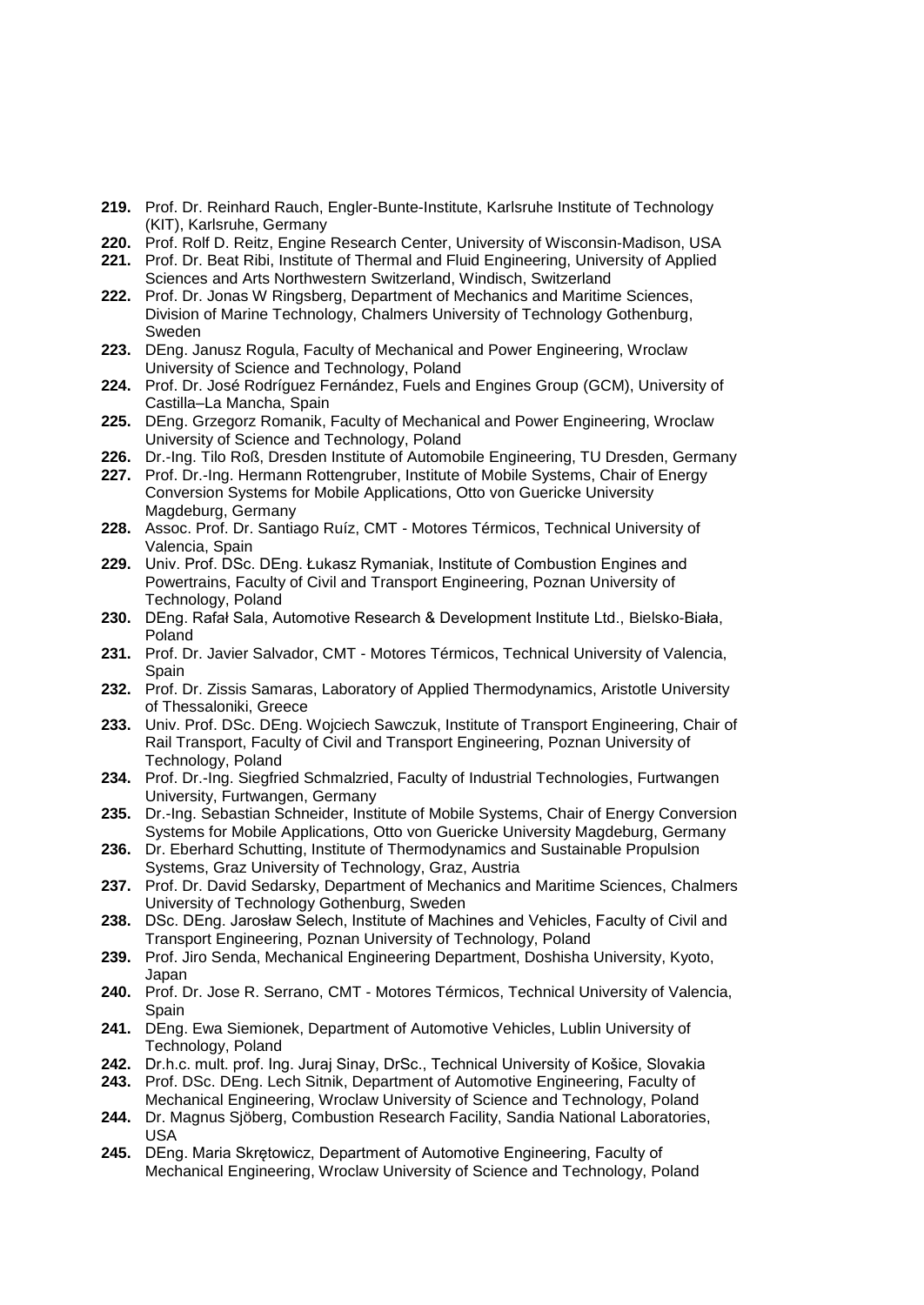- **246.** Univ. Prof. Janusz Skrzypacz, DSc, DEng., Faculty of Mechanical and Power Engineering, Wroclaw University of Science and Technology, Poland
- **247.** Prof. Han Ho Song, Department of Mechanical Engineering, Seoul National University, South Korea
- **248.** Prof. DSc. DEng. Marcin Ślęzak, General Director of the Motor Transport Institute, Warsaw, Poland
- **249.** Univ. Prof. DSc. DEng. Krzysztof Śliwiński, Chair of Vechicles, Institute of Vehicles and Combustion Engines, Faculty of Mechanics, Cracow University of Technology, Poland
- **250.** Prof. Dr. Ulrich Spicher (retired), Institute of Internal Combustion Engines, Karlsruhe Institute of Technology (KIT), Karlsruhe, Germany
- **251.** Univ. Prof. DSc. DEng. Zbigniew J. Sroka, Head of Department of Automotive Engineering, Faculty of Mechanical Engineering, Wroclaw University of Science and Technology, Poland
- **252.** DSc. DEng. Arkadiusz Stachowiak, Institute of Machines and Vehicles, Faculty of Civil and Transport Engineering, Poznan University of Technology, Poland
- **253.** Prof. Dr. Matthias Stark, Institute of Thermal and Fluid Engineering, University of Applied Sciences and Arts Northwestern Switzerland, Windisch, Switzerland
- **254.** Prof. Dr. Tassos Stamatelos, Laboratory of Thermodynamics and Thermal Engines, University of Thesally, Greece
- **255.** DEng. Anna Brzozowska Stanuch, Automotive Research & Development Institute Ltd., Bielsko-Biała, Poland
- **256.** Prof. DSc. DEng. Zdzisław Stelmasiak, Mechanical and Humanistic Academy, Bielsko-Biala, Poland
- **257.** Prof. Dr.-Ing. Robert Stieglitz, Head Institute for Neutron Physics and Reactor Technology (INR), Chair Institute for Applied Thermofluidics (IATF), Director Frederic Joliot-Otto Hahn School (CEA-KIT), Karlsruher Institute of Technology (KIT), Karlsruhe, Germany
- **258.** DEng. Arkadiusz Stojecki, Vice-Director of the Automotive Research & Development Institute Ltd., Bielsko-Biała, Poland
- **259.** Prof. Dr.-Ing. Matthias Stripf, Institute for Thermo-Fluid-Dynamics, Karlsruhe University of Applied Sciences, Karlsruhe, Germany
- **260.** Univ. Prof. DSc. DEng. Mieczysław Struś, Faculty of Mechanical and Power Engineering, Wroclaw University of Science and Technology, Poland
- **261.** DEng. Andrzej Suchecki, Automotive Research & Development Institute Ltd., Bielsko-Biała, Poland
- **262.** DEng. Marek Sutkowski, Faculty of Power and Aeronautical Engineering, Warsaw University of Technology, Poland
- **263.** DSc. DEng. Antoni Świątek, President of the Board of the Automotive Research & Development Institute Ltd., Bielsko-Biała, Poland
- **264.** DEng. Piotr Świątek, Managing Director CEO of the Automotive Research & Development Institute Ltd., Bielsko-Biała, Poland
- **265.** DEng. Andrzej Szczotka, Automotive Research & Development Institute Ltd., Bielsko-Biała, Poland
- **266.** DEng. Przemysław Szulc, Faculty of Mechanical and Power Engineering, Wroclaw University of Science and Technology, Poland
- **267.** Prof. Ing. Michal Takats, CSc, Faculty of Mechanical Engineering, Czech Technical University in Prague, Czech Republic
- **268.** Prof. Dr.-Ing. Marco Taschek, Technical Thermodynamics & Piston Machines, Faculty of Mechanical Engineering/Environmental Engineering, Ostbayerische Technische Hochschule Amberg-Weiden (OTH) (Technical University of Applied Sciences), Amberg-Weiden, Germany
- **269.** Prof. DSc. DEng. Andrzej Teodorczyk, Head of the Chair of Heat Technology, Faculty of Mechanics, Energy and Aviation, Warsaw University of Technology, Poland
- **270.** Prof. Dr. André Thess, Institute of Energy Storage (IES), Institute of Thermodynamics and Thermal Process Engineering (ITT), University of Stuttgart, Germany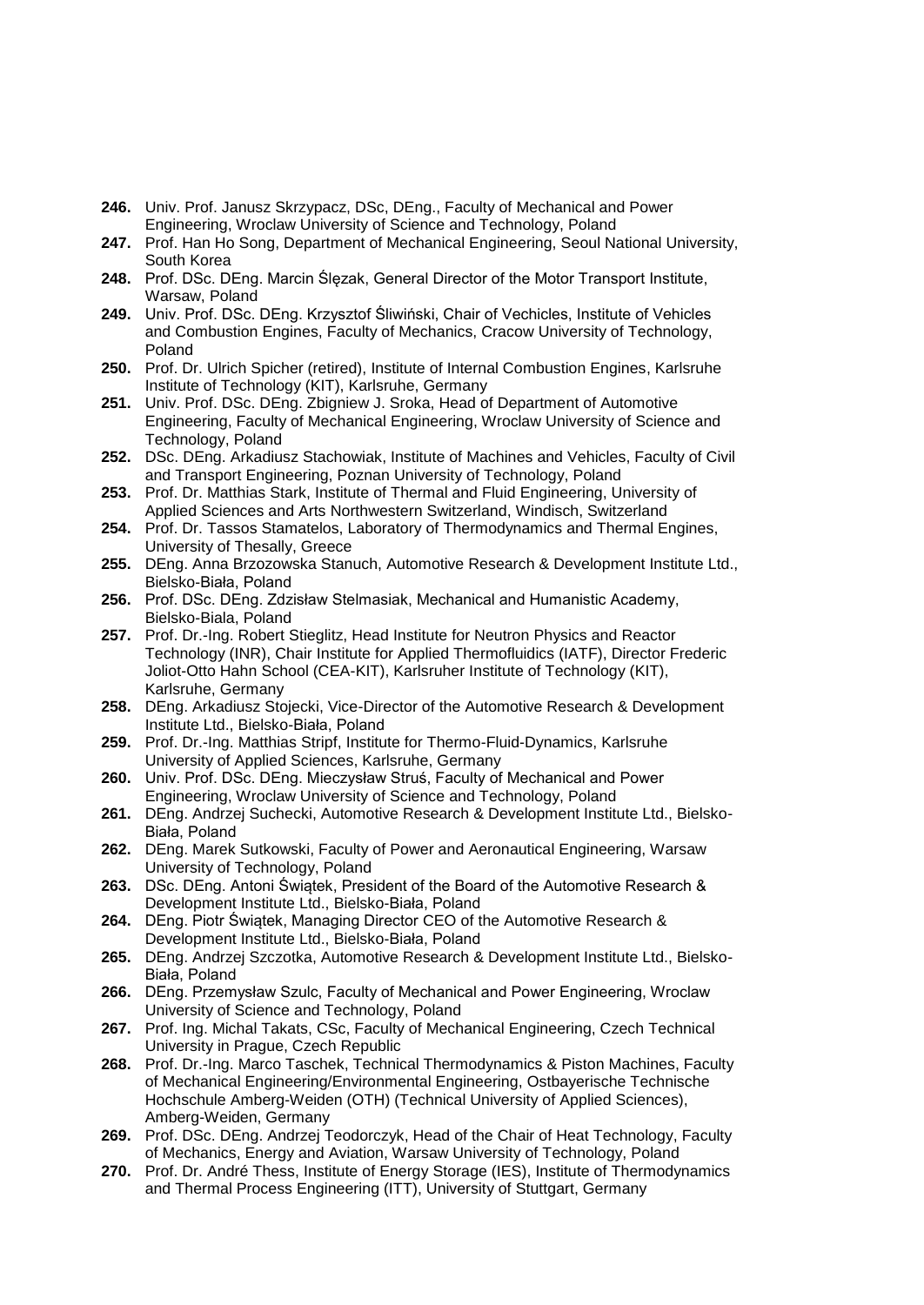- **271.** Prof. Dr. Francisco Tinaut, CMT Motores Térmicos, Technical University of Valencia, Spain
- **272.** Assoc. Prof. Dr. Andrés Tiseira, CMT Motores Térmicos, Technical University of Valencia, Spain
- **273.** DEng. Marcin Tkaczyk, Department of Automotive Engineering, Faculty of Mechanical Engineering, Wroclaw University of Science and Technology, Poland
- **274.** Prof. Dr. Georgi Todorov, Dean of the Faculty of Mechanical Engineering, Technical University of Sofia, Bulgaria
- **275.** Dr.-Ing. Olaf Toedter, Institute of Internal Combustion Engines, Karlsruhe Institute of Technology (KIT), Karlsruhe, Germany
- **276.** Prof. Dr. Ananias Tomboulides, Laboratory of Applied Thermodynamics, Aristotle University of Thessaloniki, Greece
- **277.** Prof. em. Dr. Eiji Tomita, Okayama University, Okayama, Japan
- **278.** Prof. Dr. Bernardo Tormos, CMT Motores Térmicos, Technical University of Valencia, Spain
- **279.** Prof. Dr. Antonio Torregrosa, CMT Motores Térmicos, Technical University of Valencia, Spain
- **280.** Prof. Dr.-Ing. Helmut Tschöke, Instiute of Mobile Systems, Otto von Guericke University Magdeburg, Germany
- **281.** Dr. George Tsegas, Laboratory of Heat Transfer and Environmental Engineering, Aristotle University of Thessaloniki, Greece
- **282.** Dr. Jiri Vavra, Josef Bozek Research Centre for Vehicles of Sustainable Mobility, Faculty of Mechanical Engineering, Czech Technical University in Prague, Czech Republic
- **283.** Dr. Amin Velji, Institute of Internal Combustion Engines, Karlsruhe Institute of Technology (KIT), Karlsruhe, Germany
- **284.** Prof. Dr. ir. Sebastian Verhelst, Sustainable Thermo-Fluid Energy Systems, Ghent University, Belgium
- **285.** Dr. Oldrich Vitek, Department of Automotive, Combustion Engine and Railway Engineering, Czech Technical University in Prague, Czech Republic
- **286.** Assoc. Prof. Dr. Christos Vlachokostas, Laboratory of Heat Transfer and Environmental Engineering, Aristotle University of Thessaloniki, Greece
- **287.** Dr.-Ing. Uwe Wagner, Institute of Internal Combustion Engines, Karlsruhe Institute of Technology (KIT), Karlsruhe, Germany
- **288.** DEng. Wojciech Walkowiak, Retired Head of Department of Automotive Engineering, Faculty of Mechanical Engineering, Wroclaw University of Science and Technology, Poland
- **289.** Prof. Dr.-Ing. Ulrich Walther, Chair for Vehicle Engines, University of Applied Sciences Zwickau, Germany
- **290.** Dr. Meiping Wang, University of Windsor, Canada
- **291.** Dr. Xinyan Wang, Centre for Advanced Powertrain and Fuels, Brunel University London, England
- **292.** Prof. DSc. DEng. Mirosław Wendeker, Head of Department of Thermodynamics, Fluid Mechanics and Aviation Propulsion Systems, Lublin University of Technology, Poland
- **293.** Dr.-Ing. Ronny Werner, Dresden Institute of Automobile Engineering, TU Dresden, Germany
- **294.** Prof. Dr.-Ing. Stefan Will, Institute of Engineering Thermodynamics (LIT), Friedrich-Alexander-Universität Erlangen-Nürnberg, Germany
- **295.** Dr. Heiner Wirbser, Institute of Technical thermodynamics (ITT), Karlsruhe Institute of Technology (KIT), Karlsruhe, Germany
- **296.** Prof. Dr.-Ing. Karsten Wittek, Faculty of Mechanics and Electronics, Heilbronn University of Applied Sciences, Germany
- **297.** DSc. DEng. Łukasz Wojciechowski, Institute of Machines and Vehicles, Faculty of Civil and Transport Engineering, Poznan University of Technology, Poland
- **298.** Dr. Youngmin Woo, EMS Laboratory, Korea Institute of Energy Research, South Korea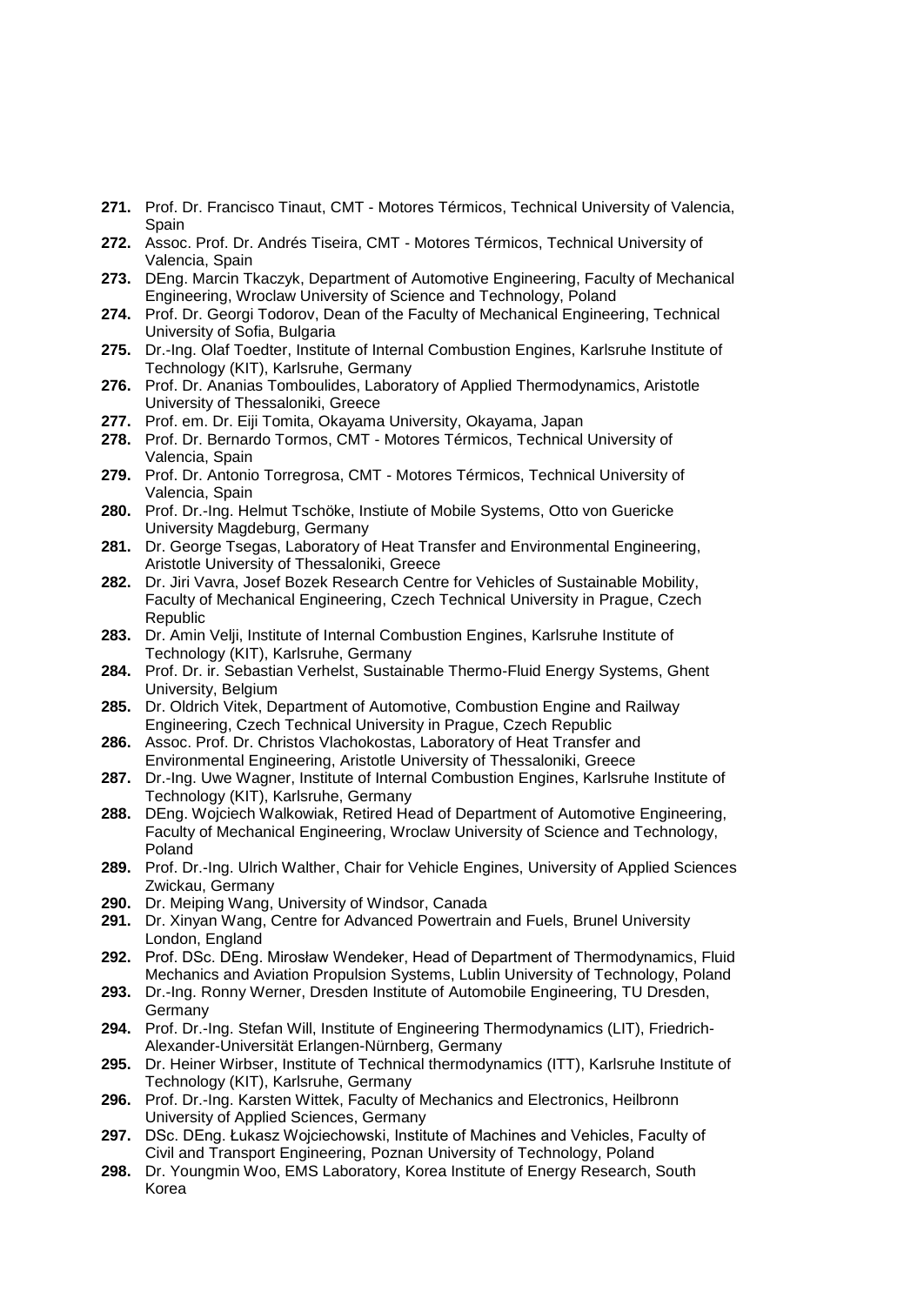- **299.** Univ. Prof. DSc. DEng. Paweł Woś, Chair of Vehicles and Transport Engineering, Faculty of Machine Technology and Aviation, Rzeszów University of Technology, Poland
- **300.** PD Dr. habil. Yuri M. Wright, Empa, Swiss Federal Laboratories for Materials Science and Technology, Automotive Powertrain Technologies, Dübendorf, Switzerland
- **301.** Prof. Dr. Yudai Yamasaki, Dept. of Human Engineered Environmental Studies, Frontier Science, The University of Tokyo, Japan
- **302.** Prof. Mingfa Yao, State Key Laboratory of Engines (SKLE), Tianjin University, China
- **303.** Prof. Jeong-Eui Yoon, Vice President, Kangwon National University, South Korea
- **304.** Prof. Dr. Xiao Yu, University of Windsor, Canada
- **305.** Univ. Prof. DSc. DEng. Captain (N) Marcin Zacharewicz, Faculty of Mechanical and Electrical Engineering, Polish Naval Academy, Poland
- **306.** Univ. Prof. DSc. DEng., Commander (R) Ryszard Zadrąg, Faculty of Mechanical and Electrical Engineering, Polish Naval Academy, Poland
- **307.** Dr. Theodoros Zannis, Associate Professor and Head of Marine Internal Combustion Engines Lab, Hellenic Naval Academy Piraeus, Greece
- **308.** Univ. Prof. DSc. DEng. Maciej Zawiślak, Department of Automotive Engineering, Head of Fluid Mechanics Laboratory, Faculty of Mechanical Engineering, Wroclaw University of Science and Technology, Poland
- **309.** Prof. Dr. Zunhua Zhang, School of Naval Architecture, Ocean and Energy Power Engineering, Wuhan University of Technology, China
- **310.** Prof. Hua Zhao, Brunel University London, England
- **311.** Prof. Dr. Ming Zheng, University of Windsor, Canada
- **312.** Dr. Mengni Zhou, School of Safety Science and Emergency Management, Wuhan University of Technology, China
- **313.** Univ. Prof. DSc. DEng. Andrzej Ziolkowski, Institute of Combustion Engines and Powertrains, Faculty of Civil and Transport Engineering, Poznan University of Technology, Poland
- **314.** In addition, we would like to point out that a parallel initiative of the undersigned Prof. T. Willner with further 183 supporters from Academia (note: a couple of double nominations in comparison with above list exist), mainly from the field of process and chemical engineering as well as natural sciences, also emphasizes the necessity of a correct CO<sub>2</sub> analysis and considers a freedom of technology as crucial.